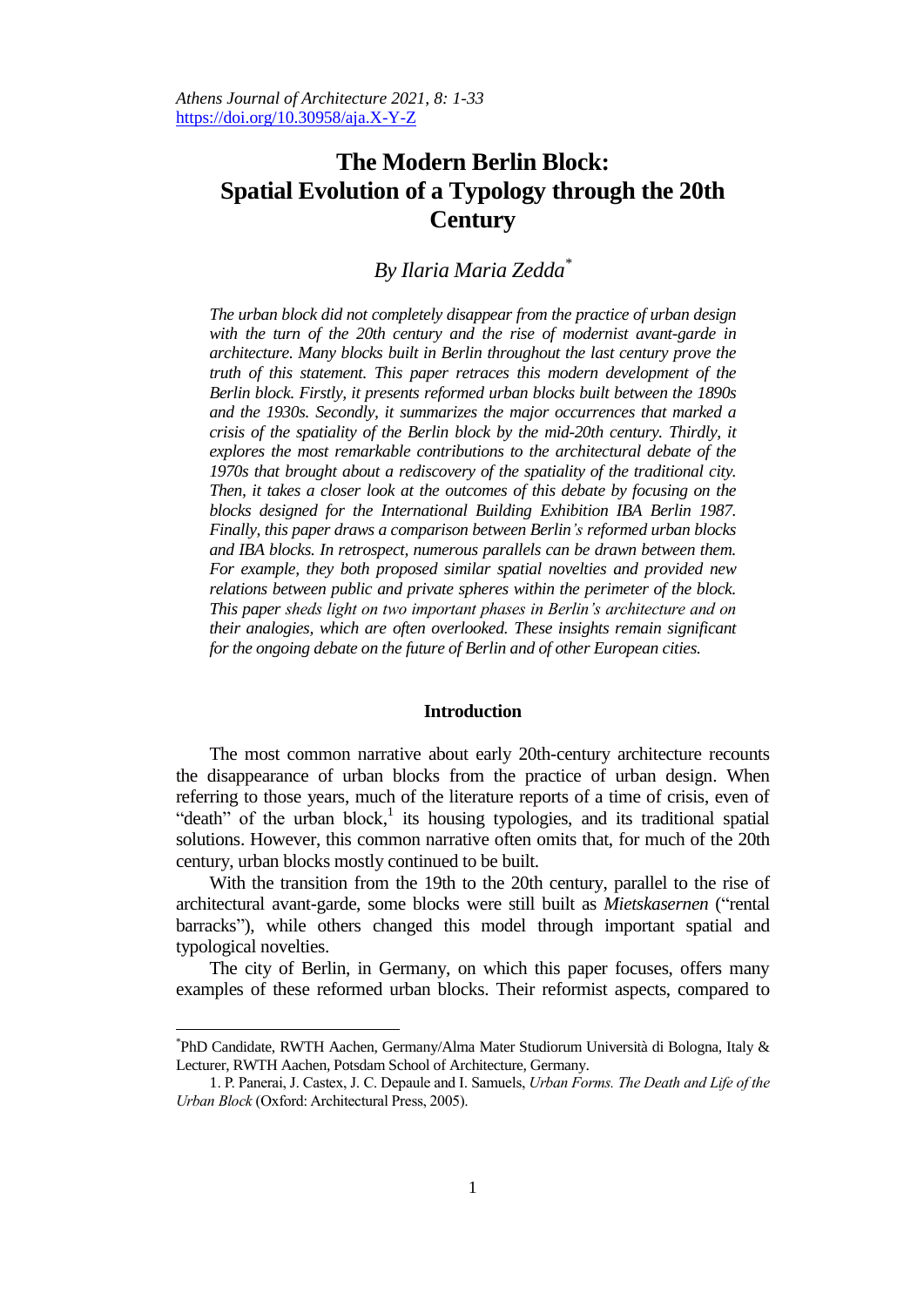former models, ranged from improvements in the apartments with basic services and better floor plans, to the transformation of the form and the spatiality of previous urban blocks. The inner courtyards were often left empty and open to exterior public spaces. Thus, the traditional spatial relations between interior and exterior of the block, between private and public spheres, were transformed, with spatial solutions that were often alien to former models.

Parallel to the buildings of these reformed blocks – still urban and inscribable to the model of the compact city (or, if one considers it spatially rather than morphologically, of what we could call the spatially-bound city) new ideas of city were spreading that aimed to overcome traditional urban models. These earliest avant-garde projects were the garden cities and the early estates of the *Neue Bauen*, which rejected traditional spatial solutions for urban living.

From the 1930s onwards especially, the success of these ideas implied a shift in architecture destined to last several decades and to affect architectural production. This is when the development of the Berlin block experienced a significant crisis, which lasted around forty years. The most acute phase of this crisis was in the first decades of urban reconstruction after WWII, when modernist urban models were highly influential in planning practice. It was not until the late 1960s that a trend-reversal occurred, with the spread of a new debate on the hitherto denied historical city. This debate also led to a renaissance of the urban block.

In the international architectural debate of the 1970s, Berlin represented not only a topic of discussion, but also – and most importantly – a space for the implementation of its contents. Themes such as "historical city" and "urban block" became central to the reflections and achievements of the International Building Exhibition, the *IBA Berlin 1987* (*Internationale Bauausstellung Berlin)*. This exhibition was organized to recover and reconstruct the former center of Berlin that in the 1980s was still affected by the damage of WWII (and divided by the Berlin Wall).

IBA 1987 aimed to restore the historical plan of the city, which it acknowledged as a basis for recovering urban identity. <sup>2</sup> Consequently, the IBA had to deal with the traditional components of urban design: streets, squares, blocks, and their courtyards. This was a significant trend-reversal in architectural and urban practice of the 1980s.

The section of the IBA known as *IBA-Neubau* (new construction),<sup>3</sup> on which this paper focuses, recovered and reinterpreted the Berlin block in its new projects,

<sup>2.</sup> C. Kromrei, *Postmodern Berlin. Wohnbauten der 80er Jahre/Residential Buildings of the 80s* (Salenstein: Niggli, 2018), 14.

<sup>3.</sup> The work of the IBA Berlin 1987 had two different focuses and approaches. On the one hand, there was "IBA-Altbau" (old buildings) that worked on restoration and modernization of existing, damaged buildings. On the other hand, there was "IBA-Neubau" (new buildings) that, with its approach known as "critical reconstruction", worked on rebuilding, mostly from zero, areas that were severely destroyed by bombings and by construction plans of the 1960s.

This paper focuses on IBA-Neubau. From this point onwards, then, it is this sector of the exhibition that is meant with the acronym "IBA."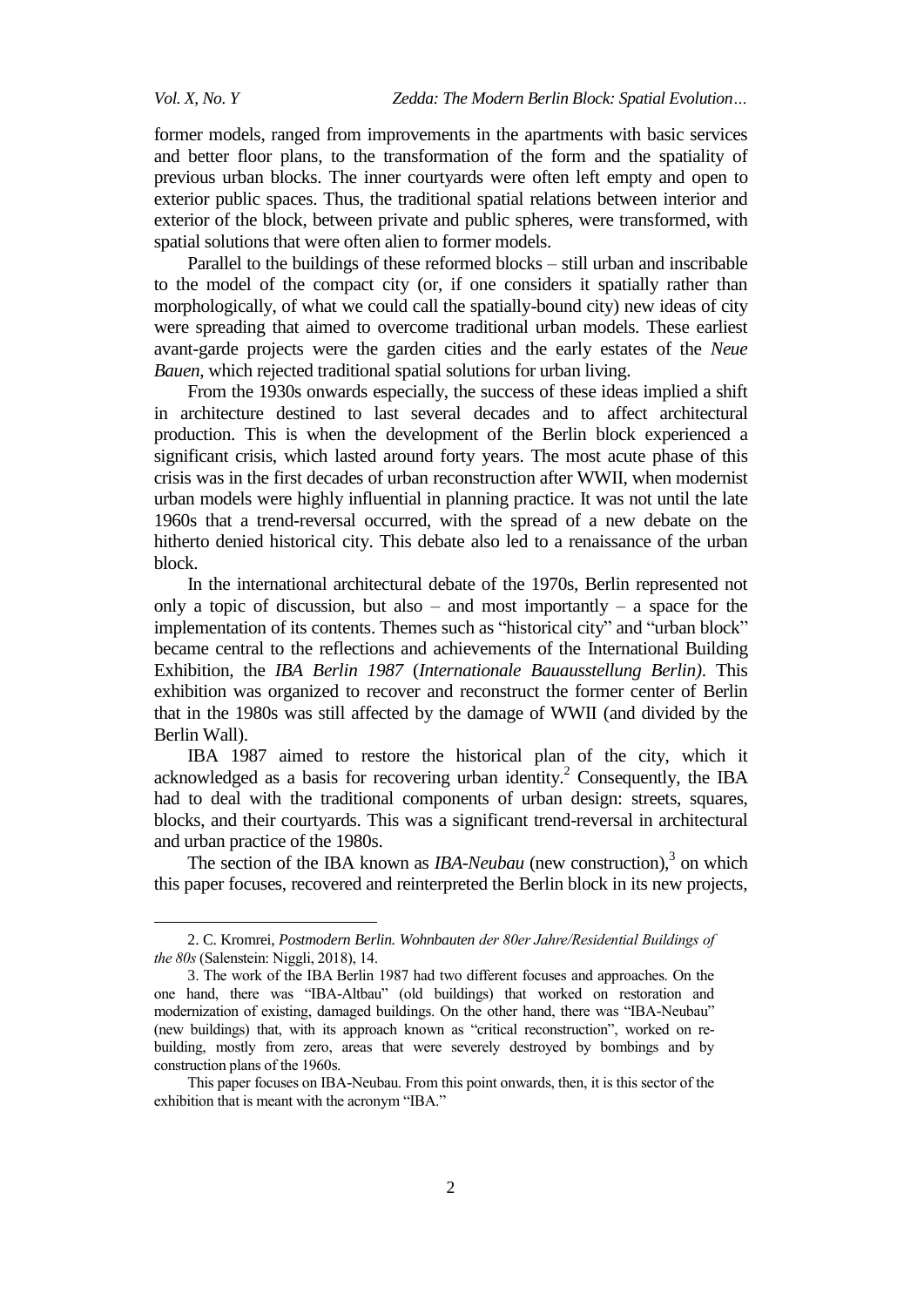with design proposals that aimed to mediate between the dimensions of the traditional 19th-century Berlin block, modern models of life, and the standards of social housing. $4$  Obviously, in the 1980s the Berlin block could not be copied exactly as it was at the end of the previous century. Architects had to consider modern needs in their design proposals, including recent technological innovations such as elevators or underground parking spaces, which had become necessary for housing projects in the city. In addition to these functional novelties, the morphology and the resulting spatiality of the urban block were also transformed by the IBA. Instead of the small and often interconnected courtyards of 19thcentury blocks, the IBA blocks feature more open spaces, with buildings distributed along their perimeter and not within them, and often with direct communication between street and courtyard.

These spatial solutions remind us of those already proposed in many reformed urban blocks at the beginning of that century. Therefore, it may be interesting to draw parallels between these two phases in the development of the Berlin block, with particular focus on their spatial characteristics.

This paper draws such parallels. Firstly, it introduces the reader to Berliner reformed urban blocks. Secondly, it sums up the major occurrences that brought to a crisis of the urban block in Berlin by the mid-20th century. Thirdly, it briefly explores the most remarkable contributions to the architectural debate of the 1970s that brought about a rediscovery of the spatiality of the traditional city. Then, this paper focuses on the blocks of the IBA Berlin 1987. Finally, after having illustrated case studies of both reformed and IBA blocks, this paper compares them, looking for analogies, underlining differences, querying their values and current relevance to urban design.

This paper brings together the themes and results of two ongoing research projects. The first is a doctoral thesis on the blocks designed for IBA Berlin 1987. 5 The second is a research project on Berlin reformed urban blocks, conducted at the Potsdam School of Architecture.<sup>6</sup>

Re-drawings, archival materials and photos will support the arguments of this paper, which sheds insights on two important phases in Berlin's architecture and on their interrelations. These insights remain significant for the ongoing debate on the future of Berlin and of the European city.

<sup>4.</sup> The IBA was an initiative financed by the West Berlin Senate and most of its buildings were publicly subsidized. For more information on subsidized housing in West Berlin during the IBA years see for example M. Schonlau, "Die Berliner Wohnungsbauförderung," *Baumeister*, no. 5 (1987): 20-23.

<sup>5.</sup> Ongoing PhD project carried out by the author at the Department of Spatial Design at RWTH Aachen University together with Prof. Uwe Schröder and at the University of Bologna together with Prof. Annalisa Trentin. As part of this research at RWTH, the author supervises seminars called "Learning from IBA Berlin 1987".

<sup>6. &</sup>quot;Der Berliner Reformblock 1890-1930" is the name of a current research project conducted at the Potsdam School of Architecture on the initiative of Prof. Silvia Malcovati and Prof. Bernd Albers, with whom the author is currently cooperating as lecturer supervising seminars called "Atlas des Berliner Reformblocks"/"Der Berliner Block".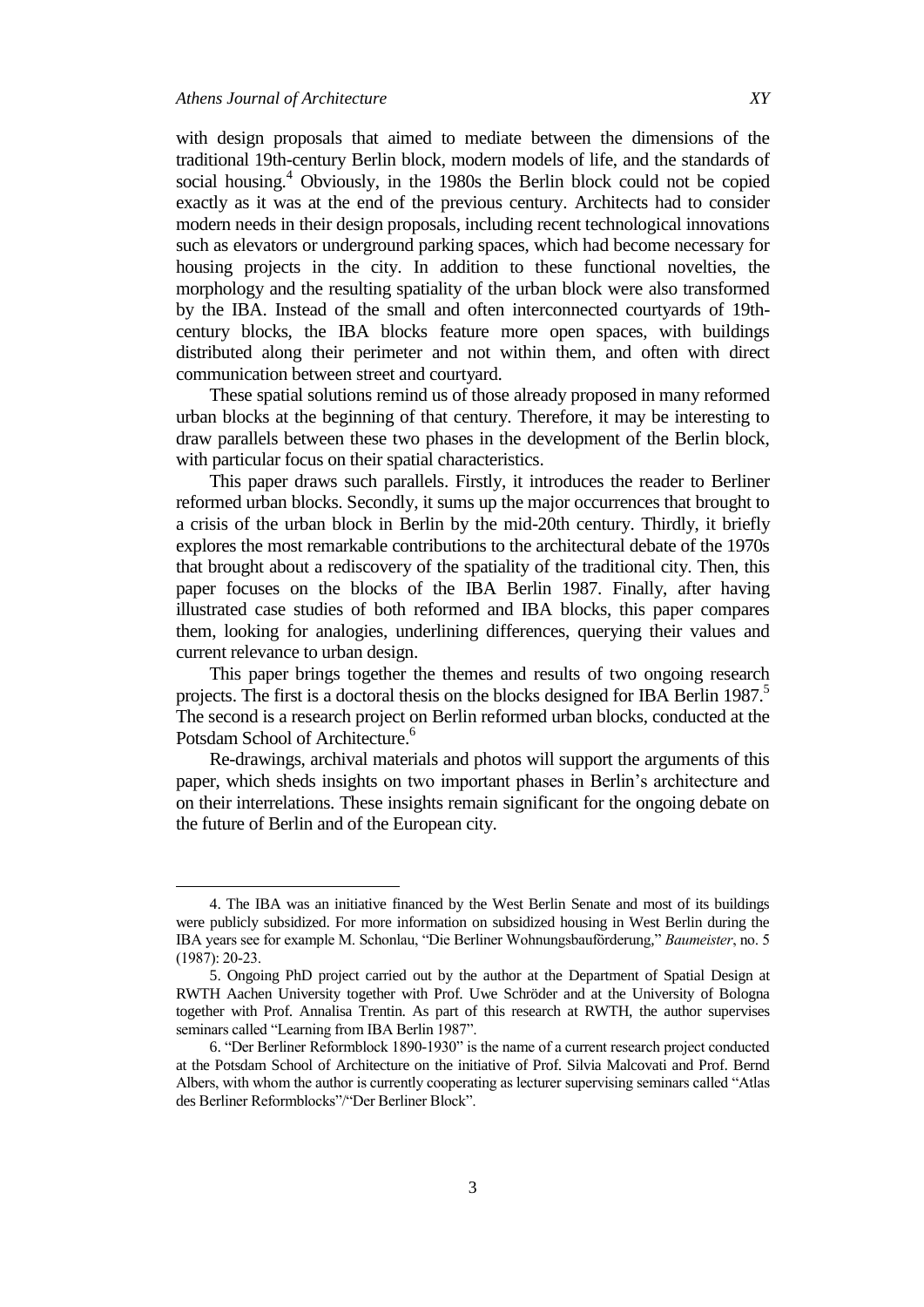#### **Literature Review**

Interest in reform urban architecture was particularly keen in German literary production of the early 20th century, primarily in specialized journals of the time such as *Wasmuths Monatshefte für Baukunst* (Wasmuths Monthly Booklets for the Art of Building, published between 1914 and 1930) or *Der Städtebau* (Urban Planning, published between 1904 and 1939), as well as in other journals that are still being published and were then in their beginnings, such as *Bauwelt* (World of Construction) or *Deutsche Bauzeitung* (German Journal of Building). From those years, other monographic contributions on reformed urban architecture are also worth mentioning, such as those featured in the series of books entitled *Berlin und seine Bauten (Berlin and its Buildings)*, initiated in 1870 by the *Architekten- und Ingenieur Verein Berlin* (Architects and Engineers Association Berlin), or the book *Das Berliner Mietshaus (the Berlin rental house),* written by the German architect Albert Gessner in 1909.<sup>7</sup>

After the 1930s, when the climax of reform architecture was over, this interest in Berlin models seemed to wane. In most of the international literature on modern architecture of the second half of the 20th century,<sup>8</sup> rarely more than a few pages are devoted to this phase of Berlin's modern architecture. At best, the focus was on the reformed urban blocks of Red Vienna of the 1920s or Dutch reformed urban blocks of the 1920s and 1930s, such as those designed by Petrus Berlage and Jacobus Johannes Pieter Oud. Similar Berlin experiences were largely ignored.

It was rather in the 1970s that the interest in the reformed urban block reemerged. In his book *Berlin auf dem Wege zu einer neuen Architektur* (Berlin on the way towards a new architecture, 1st edition 1979), the German architecture critic and historian Julius Posener devoted great attention to reformed urban blocks in Berlin.<sup>9</sup> In those same years, Josef Paul Kleihues, about to become director of the new buildings section of the IBA Berlin 1987, wrote on several occasions about Berlin's reformed urban blocks of the early 20th century.<sup>10</sup> Kleihues saw them as an early stage of a modern development of the 19th-century urban block towards an open urban form, paving the way for the openness of the housing estates of the 1920s and 1930s. Kleihues' *excursus* concluded with the presentation of his

<sup>7.</sup> Architekten- und Ingenieur Verein Berlin (Ed.), *Berlin und seine Bauten* (Berlin: Wilhelm Ernst & Sohn, 1970 and 1974); A. Gessner, *Das Berliner Mietshaus* (Munchen: Bruckmann, 1909).

<sup>8.</sup> Reference is made here, for example, to the following texts: K. Frampton, *Modern Architecture: a Critical History* (London: Thames and Hudson, 2007), L. Benevolo, *Storia dell'architettura moderna* (Bari/Roma: Laterza, 1960), W. J. R. Curtis, *Modern Architecture since 1900* (Berlin: Phaidon, 1982), S. Giedion, *Space, Time and Architecture. The Growth of a New Tradition* (Cambridge: Harvard University Press, 1941).

<sup>9.</sup> J. Posener, *Berlin auf dem Wege zu einer neuen Architektur* (Munich: Prestel Verlag, 1979), 319-361.

<sup>10.</sup> J. P. Kleihues (1978) "Edilizia chiusa ed edilizia aperta. Note sul caso di Berlino e osservazioni sull'isolato 270 a Wedding/Housing Blocks. Notes on the Case of Berlin and Comments on the Block 270 in Wedding," in *Lotus International*, no. 19: *L'isolato Urbano* (Milan: Electa, 1978, 62-75). In 1979, the same article was then published in German, with little changes and with the title "Berliner Baublöcke. Grundriss einer Typologie," Werk: Archthese, no. 31-32: Stadt-Rückseiten / La face cachée de la ville: 18-27.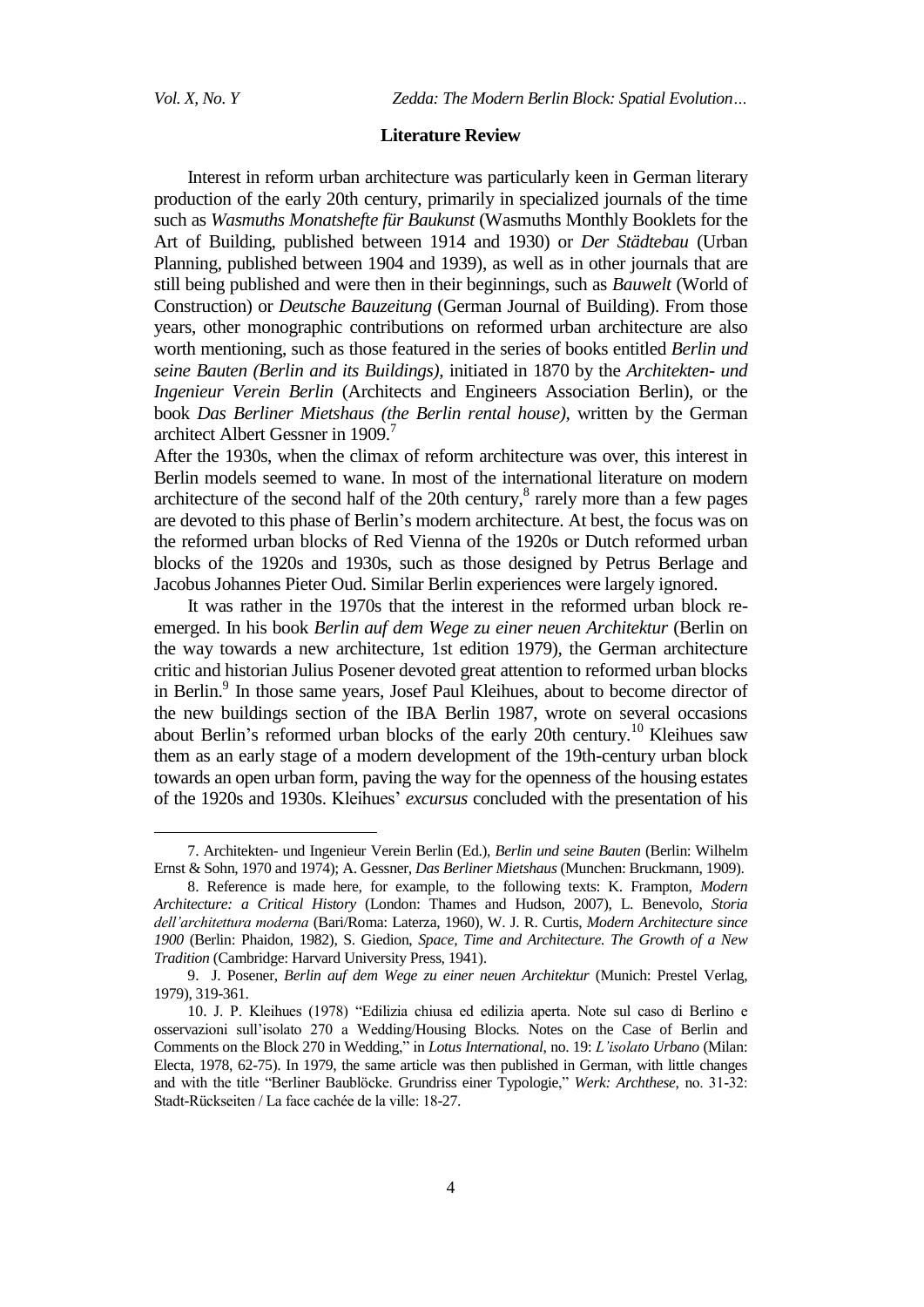block in Vinetaplatz, which will be mentioned later in this paper, where he proposed again the solution – neglected for almost half a century – of an open perimeter block with an empty courtyard. The link between this project and some previous reformed urban blocks is thus clear to the readers.

More recently, among the most relevant and comprehensive contributions on reformed urban blocks are the texts by Wolfgang Sonne, professor of architectural theory and history at the Technical University of Dortmund,<sup>11</sup> as well as the doctoral thesis "Der Poröse Baublock" (The porous block) written at the ETH Zurich by the architect Karen Schmein $k<sup>12</sup>$  under the supervision of Professor Vittorio Magnago Lampugnani.<sup>13</sup>

In the 1980s, after Kleihues' block in Vinetaplatz, IBA Berlin 1987 provided further opportunities to experiment with blocks. Also on that occasion, some outcomes provided spatial and formal solutions that are reminiscent of some reformed urban blocks of the early 20th century.

Literature on the IBA and its projects is very rich. It includes articles and monographic contributions in journals published not only in German but also in English, Italian, French, Spanish and Japanese. Moreover, among the most important contributions of those years are the catalogs published by the IBA itself. The most comprehensive (and updated) IBA catalogs, as far as it concerns the buildings of the exhibition rather than its theoretical contributions, are: *Internationale Bauausstellung Berlin 1984/87. Die Neubaugebiete. Dokumente. Projekte 7*. (The new building districts. Documents. Projects 7th volume, published in 1993) and *Internationale Bauausstellung Berlin 1987. Project Report* (Berlin, 1991).

For the sake of synthesis, this paper does not provide a complete list of all contributions on the IBA.<sup>14</sup> What is of interest for the purpose of this paper is the search for a continuity of compositional, formal, and spatial solutions between the two phases of 20th-century Berlin block architecture that are being examined: reformed urban blocks and the blocks of IBA 1987.

Some historians and critics, such as the German Dieter Hoffmann-Axthelm, pointed out the existence of these analogies as early as the 1990s, emphasizing

<sup>11.</sup> See: W. Sonne, "Dwelling in the Metropolis: Reformed Urban Blocks 1890–1940 as a Model for the Sustainable Compact City," Progress in Planning, no. 72(2), (2009): 53-150; Sonne, *Urbanity and Density in 20th Century Urban Design* (Berlin: DOM Publisher, 2017), 53.

<sup>12.</sup> K. Schmeink, *Der poröse Baublock* (Zurich: ETH Zurich, 2005).

<sup>13.</sup> Professor Lampugnani himself wrote on several occasions about Berlin's reformed architecture. See, for example: V. M. Lampugnani *Die Stadt im 20. Jahrhundert. Visionen, Entwürfe, Gebautes* (Berlin: Verlag Klaus Wagenbach, 2010), 279-284.

<sup>14.</sup> For a complete overview of the IBA publications up to the end of the 1980s please refer to the commented bibliography entitled *Veröffentlichungen der Internationale Bauausstellung Berlin 1987*, edited in 1987 by the *Deutsche Institut für Urbanistik*. Among the most recent publications on IBA Berlin 1987 see: Kromrei, *Postmodern Berlin. Residential Buildings of the 1980s*, 2018; E. Akcan, *Open Architecture. Migration, Citizenship, and the Urban Renewal of Berlin-Kreuzberg by*  IBA-1984/87 (Basel: Birkhäuser, 2018); A. Salgo, *Neue Blöcke für die Innenstadt. Die IBA '87 in* Berlin und der Wiederaufbau der südlichen Friedrichstadt (Berlin: Gebr. Mann, 2021) as well as the exhibition catalogue of the Exhibition *Anything goes?* (Berlin: Kerber, 2021) held in spring 2021 in Berlin's Berlinische Galerie.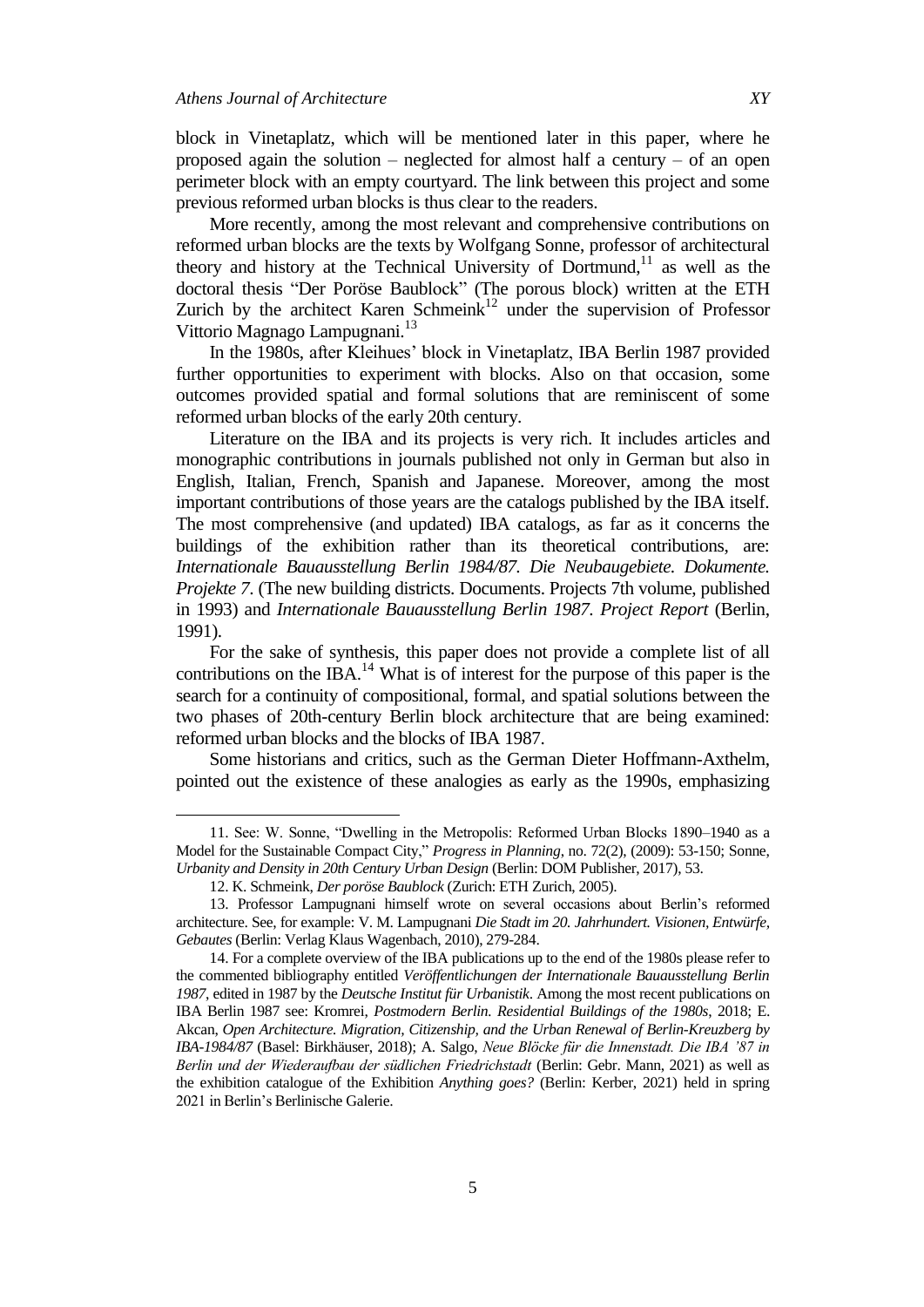first and foremost the political and economic similarities between different models underlying the formal and spatial ones.<sup>15</sup> More recently, in his doctoral thesis on the urban blocks of IBA Berlin 1987 in southern Friedrichstadt, the German architect Andreas Salgo also wrote about a line of continuity between reformed urban blocks and IBA blocks. <sup>16</sup> What is still lacking so far, however, is a clear comparison of the projects, a visualization of these similarities that confirms their existence. And this is what the present paper aims to  $do$  – albeit obviously only partially due to its limited length – through texts and drawings.

#### **From the Rental Barracks to the Reformed Urban Blocks**

The problems of the late 19th-century "Berlin of stone"<sup>17</sup> are well known: excessive exploitation of plots, tiny yards, overcrowded and poorly lit flats, and a lack of hygiene – to name but a few. Those problems are among the reasons why the so-called *Mietskasernen* (rental barracks) were highly criticized from the late 19th century onwards. In response to these problems, in Berlin, as in other European metropolises under the same conditions, it became necessary to work on alternatives. One of the earliest of these, developed at the end of the 19th century, was the one proposed by the English urbanist Ebenezer Howard with his "Garden" city movement", advocating an "escape" from the city to the countryside.<sup>18</sup>

Less than twenty years later, the modernist avant-garde claimed the overcoming of the traditional city with its blocks. This is, at least, the information on which much of the common narrative focuses. It is seldom reiterated, however, that in those years there were also architects who wanted to improve the city as it was and not to radically transform it, nor to escape from it.

Referring to the well-known schemes drawn by both Walter Gropius and Ernst May (Figure 1), which illustrate the architects' wished development from a "city of blocks" to a "city of building rows", German architectural historian and professor Wolfgang Sonne writes:

―Somewhere between the densely built-up blocks of the 19th century city and the rigidly north-south-oriented terraces of the late 1920s, the reformed urban block—a perimeter block which introduced light, air and greenery into the block with a large courtyard, while still defining the public street space with continuous facades—was interpreted as only an intermediary step, which must be overcome in the name of modernity."

<sup>15.</sup> D. Hoffmann-Axthelm, "Der Berliner Baublock," *Bauwelt*, no. 17/18 (1997): 922-925.

<sup>16.</sup> Salgo, *Neue Blöcke für die Innenstadt*, 2021, 358.

<sup>17.</sup> W. Hegemann, *Das Steinerne Berlin 1930* (Basel/Berlin/Boston: Birkhäuser, 1963).

<sup>18.</sup> E. Howard, *To-morrow: A Peaceful Path to Real Reform* (Sonnenschein: London, 1898).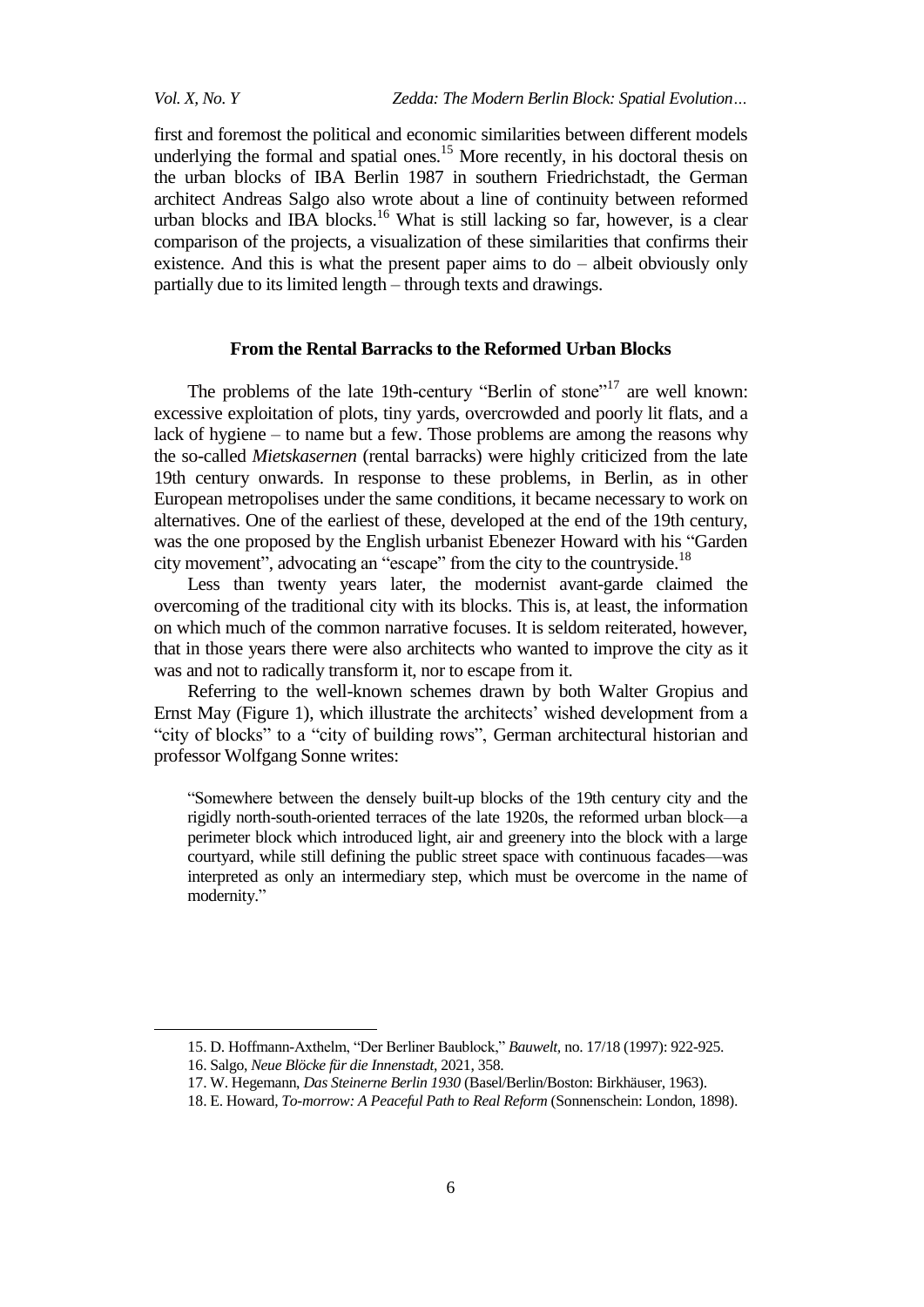

**Figure 1.** *Schematiche Darstellung der Entwicklung des modernen Bebauungsplanes* [Diagram Showing of the Evolution of the Modern Development Plan] by Ernst May

*Source:* E. May in *Das neue Frankfurt*. *Heft* 2/3 (1930): 34.

Like Sonne in his article "Dwelling in the metropolis", $^{19}$  from which this quote is taken,<sup>20</sup> the present paper argues that the urban block did not disappear in the early decades of the 20th century. It rather markedly changed. That is why it is possible to say that reformed urban blocks are modern blocks. In this regard, it might be appropriate to provide a definition of reformed blocks, again in the words of Sonne:

―These are blocks intended to reform the modern city, instead of rendering it obsolete. They are blocks which define public space by directly addressing the street, and don't destroy it with an autonomous pattern. These blocks face public space with meaningful facades, instead of ignoring that space with shapeless building surfaces and finally, these are blocks which contribute to a lively atmosphere in the city with a mixture of functions rather than killing it off with mono-functionality  $(\ldots)$ .<sup>21</sup>

To the definition of reformed urban blocks provided in this quotation, in itself already very comprehensive, some further remarks should be added that are significant for this paper. With these reformed blocks, Berlin made the "leap" towards the so-called *Großform* (big form) – that is, towards a way of conceiving and building architecture that departed from the traditional binomial "one house's  $plot = one owner$ , typical of residential architecture up until then. On the contrary, reformed urban blocks were conceived on a scale that corresponded to several plots grouped together. This had, of course, significant spatial consequences.

Before looking more closely at spatial issues, however, a few economic and social details should be underlined. The housing reform was primarily driven by

<sup>19.</sup> Sonne, "Dwelling in the Metropolis: Reformed Urban Blocks 1890–1940 as a Model for the Sustainable Compact City," 2009, 53-150.

<sup>20.</sup> Ibid, 55.

<sup>21.</sup> Sonne, *Urbanity and Density in 20th Century Urban Design*, 2017, 53.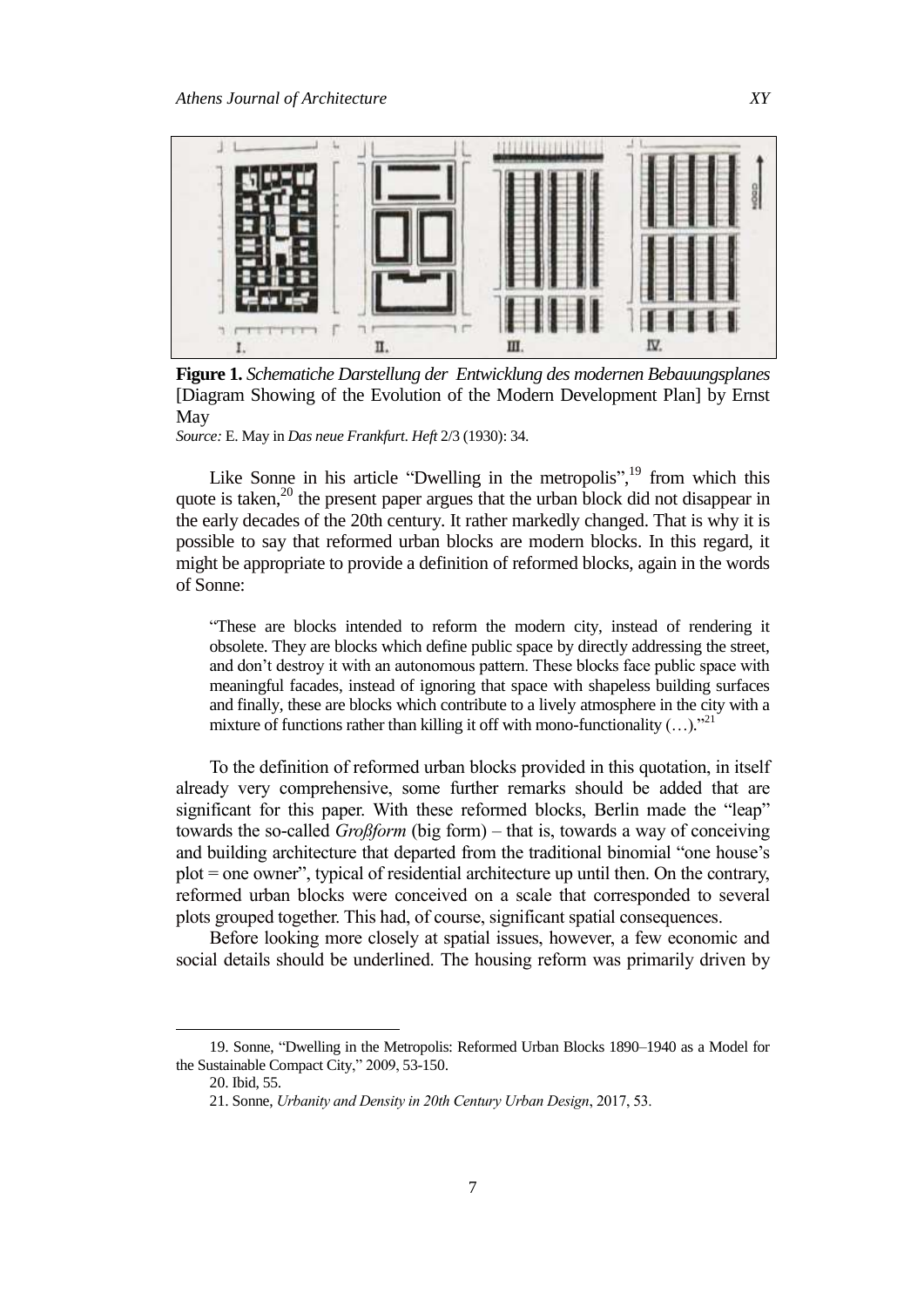private parties; mostly housing cooperatives, $^{22}$  but also entrepreneurs as well as health insurance companies and associations. The aim of these companies was to achieve quality housing for the working class, improving the tenants' life without renouncing urbanity.

Reformed urban blocks were built over a period of around forty years. Their earliest examples, such as the *Riehmers Hofgarten* (1881–1899) by Wilhelm Riehmer or the *Weisbachgruppe* (1899-1905) by Alfred Messel date back to the 1890s, while the most recent examples are from the late 1920s and early 1930s. Among these are the so-called *Sonnenhof* (1925–1927), by Erwin Anton Gutkind and the housing complex in Sansibarstraße (1928–1929) by Stephan von Zamojski and Heinrich Ivan. Even some housing estates by Bruno Taut, such as Schillerpark (1924–1930), show spatial solutions that permit us to (at least partly) describe them as reformed urban blocks, their buildings also being organized around a courtyard. These late examples, however, show clear signs of a process of opening of the interior space of the block towards the exterior spaces that are much more marked than in previous models of reformed urban blocks. One could speak of some *Siedlungen* (housing estates) of the 1920s as hybrids.

Due to the simultaneous presence of different paradigms – garden cities, reformed urban blocks, and *Siedlungen* – in some models it is questionable whether we are dealing with the one or the other case. Contrary to what Gropius and May's scheme might suggest, therefore, reformed urban blocks were not built "after" the rental barracks and "before" the uniformly oriented rows of the modern. All these phenomena existed in parallel. It is not surprising, therefore, that especially in the suburbs we can see models that result from their intermingling.

Apart from the aforementioned unity of conception, most reformed urban blocks also share the way in which they define spaces, which is markedly different from 19th-century blocks. Reformed blocks feature bigger and more open inner courtyards. These courtyards are often left empty and used as gardens, free of interior buildings and thereby providing their tenants with communal parks. Moreover, in many cases the courtyards of these reformed blocks were opened towards the street by means of gateways, allowing communication between private and public spaces. Thus, not only the community of the tenants, but also the whole neighborhood, could (and still can) profit from these urban spaces.

In some reformed urban blocks, the spatial novelty consists not so much of an empty courtyard but rather of a street crossing the block, thereby forming hybrid spaces between the public and the private spheres.

The following paragraphs will present three selected case studies, all built before 1910, that illustrate different spatial solutions.

<sup>22.</sup> Among the most influential housing companies in Berlin in this respect were, for example, the *Berliner Spar- und Bauverein* (Today: Berliner Bau- und Wohnungsgenossenschaft von 1892) and the *Charlottenburger Baugenossenschaft*.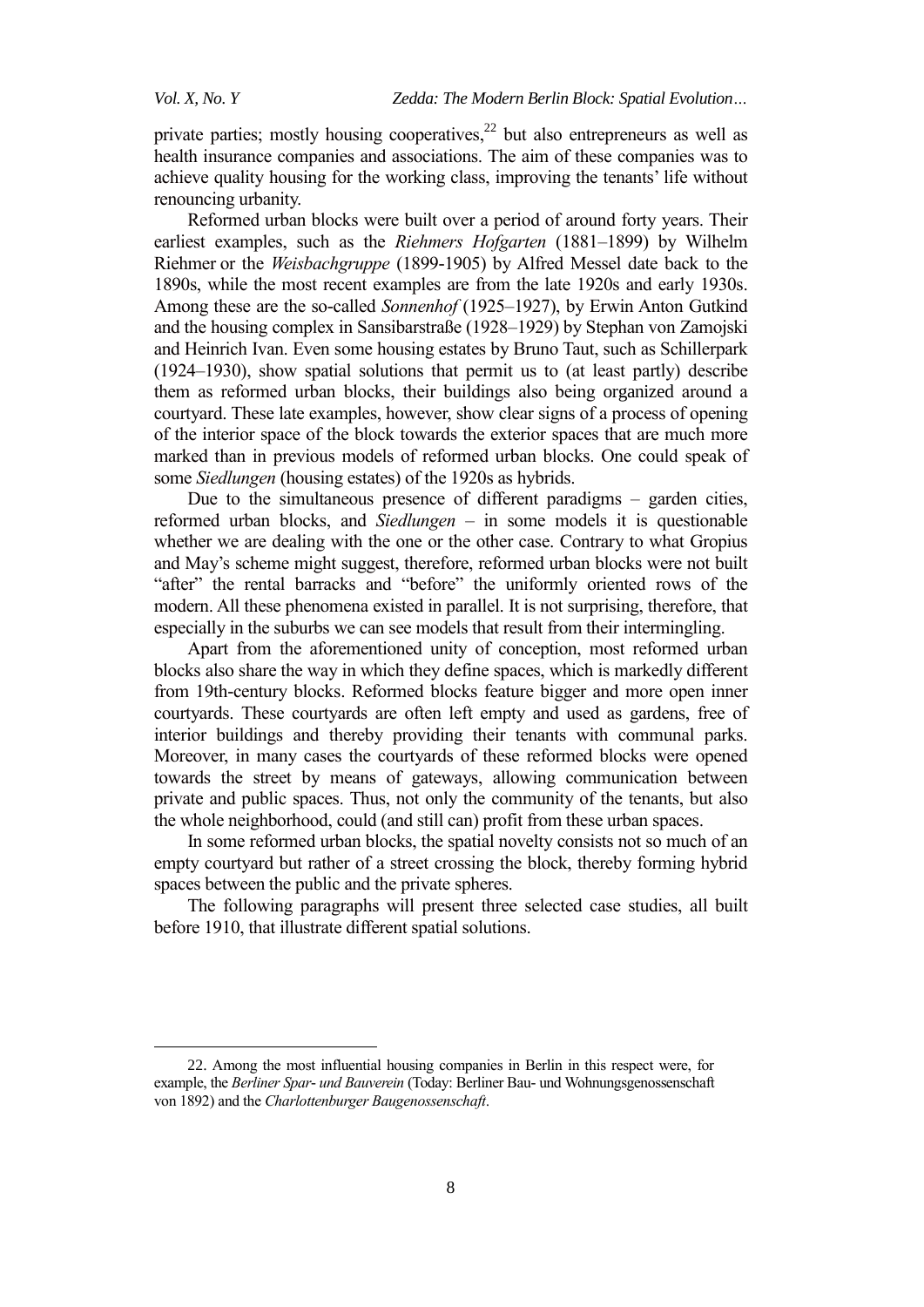#### Reformed Urban Blocks - Case Studies

#### *malienpark Residential Complex (1896–189 )*

The Amalienpark residential complex in the district of Pankow, designed by the architect Otto March, was built in 1896–1897 for the housing company *Landhaus-Baugesellschaft Pankow*.

March's project for Amalienpark is clearly and openly unitary, even though it is composed of nine separate houses organized around a public garden. Due to this feature, this project can be defined as an open block.

The open block in Amalienpark (Figure 2) is relatively introverted in relation to the external street. Almost all of its houses are accessible from the interior public garden, except for the two buildings facing the Breite Straße to the south, whose entrances directly open onto this street.



**Figure 2.** *malienpark: Photo from the Inner Park and Ground-Floor Plan* Source: Left: Photo by the author (July 2021). Right: Drawing made for the seminar "Atlas der Berliner Reformblock" at the Potsdam School of Architecture (2020) and further edited by the author (2021). Redrawn after: H. Engel, P. -A. Albrecht, G. Wolf and C. Wolf, *Der Amalienpark in Pankow und sein Architekt Otto March. Schriftenreihe Meisterwerke Berliner Baukunst, Band 7* (Berlin: BWV Berliner Wissenschaftsverlag, 2007).

A closer look at the houses reveals an architectural language quite typical of Berlin's reformed architecture of those years, with several loggias, arches and dormer windows. The height of the houses around the garden is uniform, as is their materiality and, to a large extent, also their typological features. On the whole, the houses in the block have more than 60 apartments. All of them have four storeys, each of which is usually divided into two apartments (in German "Zweispanner"). Besides the already mentioned exceptions of the two buildings to the south, also the building to the north is different from the houses along the long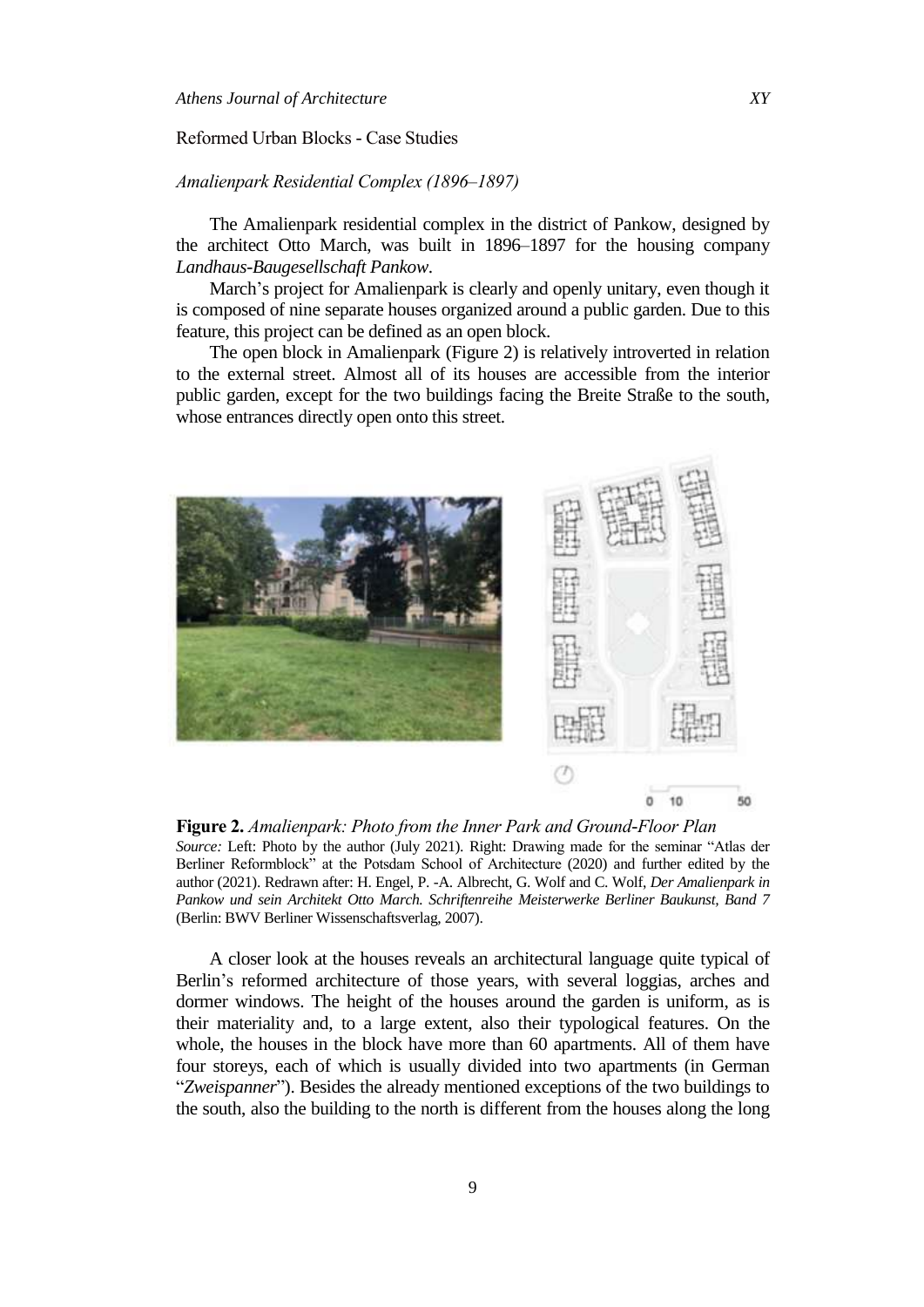*Vol. X, No. Y Zedda: The Modern Berlin Block: Spatial Evolution…*

sides of the block. It is a small "block within a block" that results from the grouping of two almost symmetrical "Zweispanner" houses. The result of this composition is a building with a closed perimeter around a small, private courtyard. This bounded courtyard represents the only exception in an ensemble characterized by a much more open spatiality, where landscape and architecture meet and combine, forming a whole that is still much appreciated by its residents.

#### *Housing Block Near the Schöneberg Rathaus (1906–1907)*

Close to the city hall of the district of Schöneberg, there is a block known as the *Wohnhofanlage am Rathaus Schöneberg* (Residential courtyard complex by Schöneberg's city hall), designed by the architect Paul Mebes<sup>23</sup> for the housing company *Berliner Beamtenwohnungsverein* and built in 1906–1907. 24



**Figure 3.** *Housing Block Near the Schöneberg Rathaus: Photo on One of the Open Courtyards and Ground-Floor Plan*

Source: Left: Photo by the author (July 2021). Right: Drawing made for the seminar "Atlas der Berliner Reformblock" at the Potsdam School of Architecture (2020) and further edited by the author (2021). Redrawn after: Schmeink, *Der Poröse Baublock. Raumbildendes Element im Berliner St dtebau um 1900,* 2005: Tafel 50.

The block (Figure 3) includes 220 apartments, all equipped with basic services. Many of these apartments face both the street and the courtyard.

The most significant differences with respect to previous 19th-century blocks lie not only in the apartments, but also at the root of the design concept itself. Indeed, this block is a single project and does not result from the composition of contiguous but separate houses, each on its own plot. This unity of its design is expressed by a uniform outer aesthetic. The facades on the street are characterized by the presence of many loggias and are more decorative than those giving onto

<sup>23.</sup> Paul Mebes was one of the architects who, together with Alfred Messel, Erich Köhn and Paul Kolb, made the major contribution to reform architecture in Berlin.

<sup>24.</sup> See: Wohnungsbau der Architekten für die Beamten-Wohnungs-Verein zu Berlin eG (Ed.), *Paul Mebes und Paul Emmerich: Meister der gemäßigten Moderne* (Berlin, 2015), 20-23.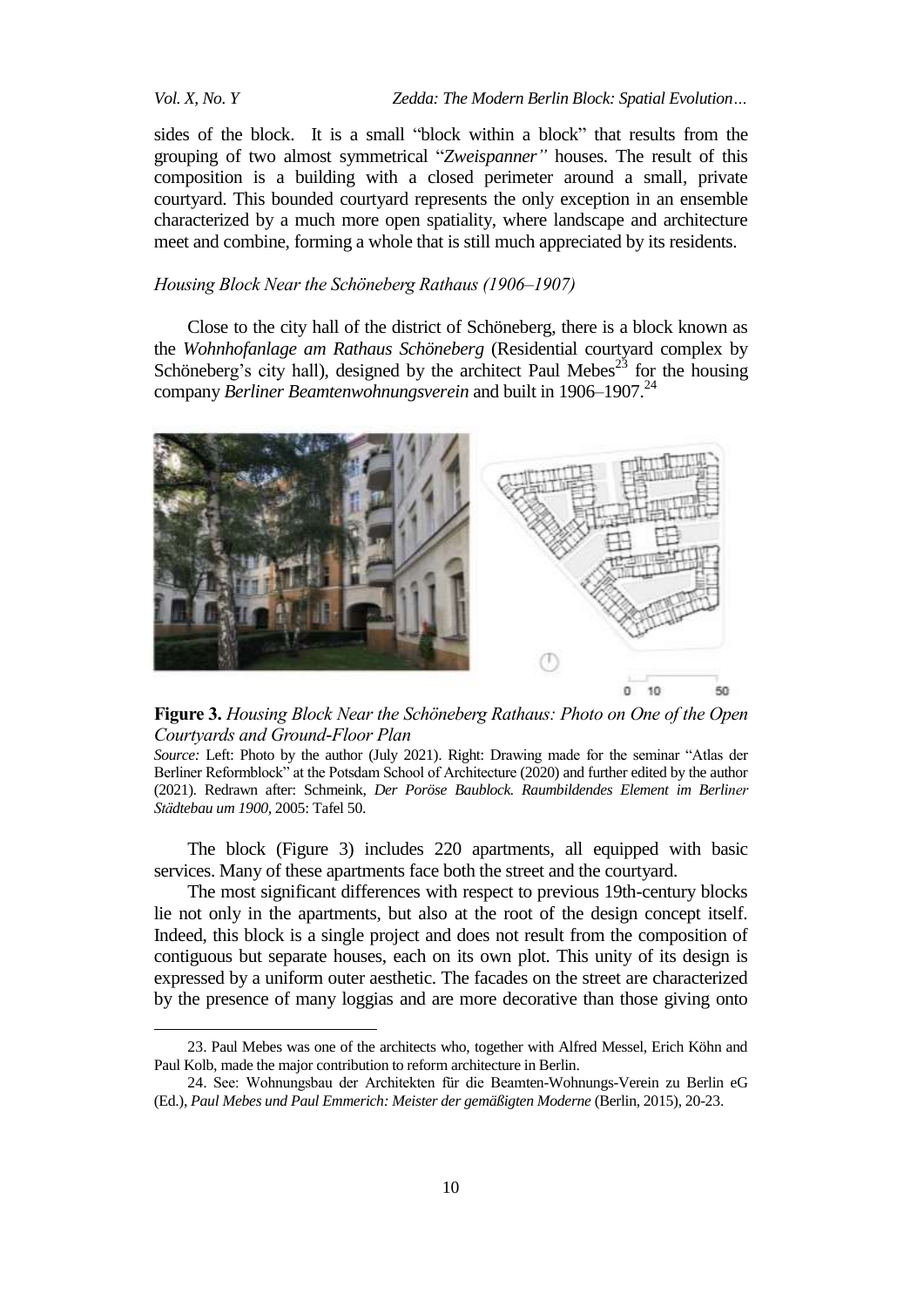the enclosed courtyards. With respect to this last feature, it can be said that Mebes' block in Schöneberg reacts differently to the various outer spatial situations, depending on whether its boundary fronts face inwards or outwards.

This block, which has a uniform height of five storeys, shows an interesting range of spatial hierarchies. Within its borders, one encounters different spatialities: three courtyards of honor ("*Ehrenhöfe*") open towards the street, three completely closed courtyards and, finally, a central, crossable, and semi-private courtyard. All entrances to the staircases are from the street (or from the open passage in the central courtyard/square) so that the enclosed courtyards are for the exclusive use of residents.

During the bombing raids of WWII, the building suffered extensive damage and today two of its enclosed courtyards are also open to the street after some of the buildings were lost. The project illustrated in Figure 3 corresponds to the original state of the block before the war.

#### *Ideal-Passage (190 –1908)*

Contemporary with the block in Schöneberg described above is the project for the Ideal-Passage in the district of Neukölln, designed between 1907 and 1908 by the architects Wolf and Paul Kind for a housing company called Ideal, which gave the project its name.

It was previously remarked that most reformed urban blocks either have empty courtyards, without internal buildings, or are crossed by a street. In this respect, the Ideal-Passage project is particularly interesting in that it somehow combines both these spatial solutions. It consists of four courtyards connected by a pathway that is accessible via two portals on opposite sides of the block (Figure 4). Hence, the project can be described as an enfilade of four interconnected green courtyards, allowing the crossing of the entire block.

The size of the four interconnected courtyards is not so different from those of the adjacent 19th-century houses. Indeed, the Ideal-Passage project was realized inside of a typical, densely-built block from the late 19th century. Its major differences from previous rental housing emerge especially when we look at the equipment of its apartment, provided with private bathroom and kitchen. In total, before being partly damaged in WWII, the Ideal-Passage had 171 apartments – mostly 1- or 2-rooms.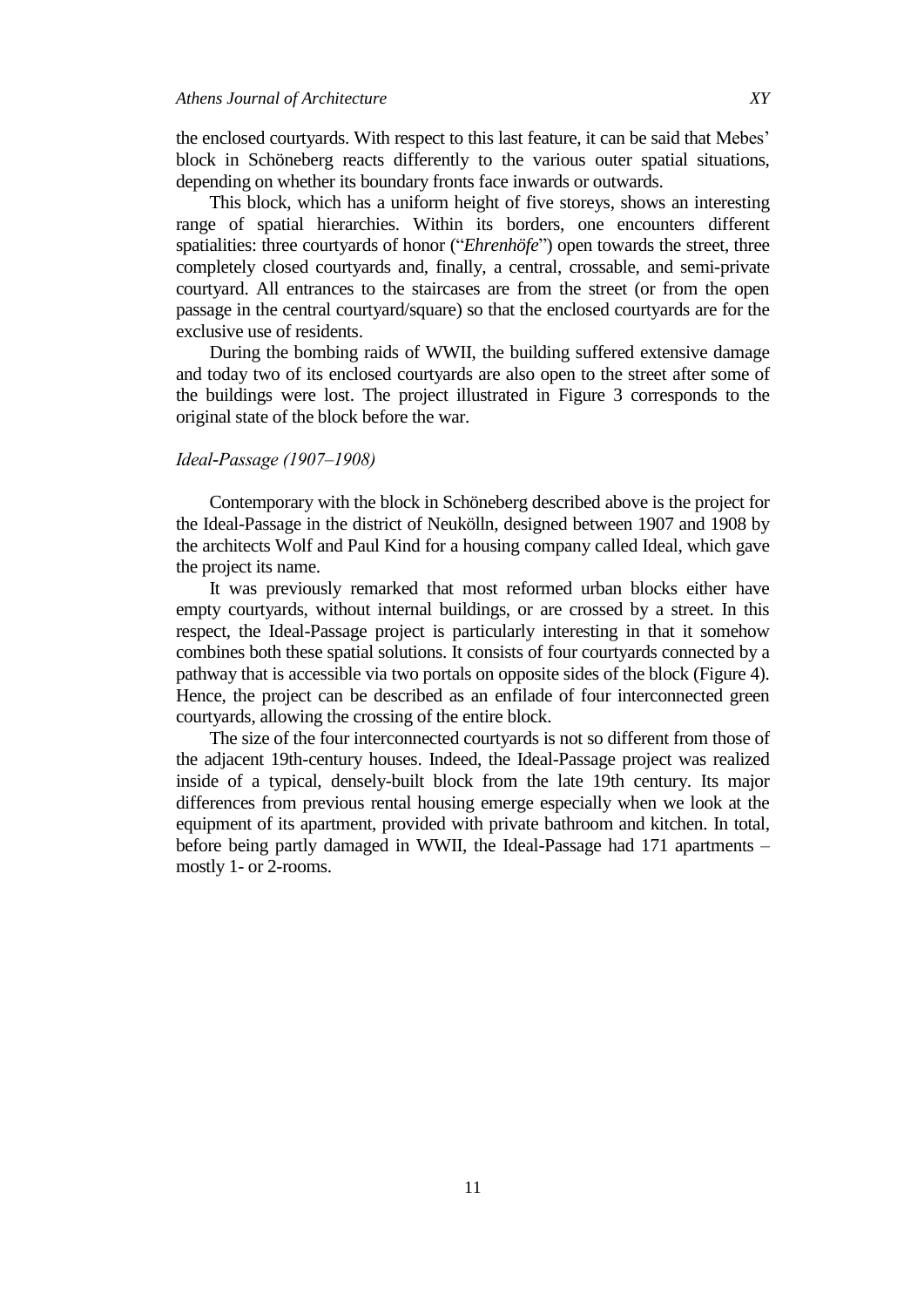

**Figure 4.** *Ideal-Passage. Photo of the Main Entrance on Fuldastraße and Ground-Floor Plan* 

*Source:* Left: Photo by the author (July 2021). Right: Drawing made for the seminar "Atlas der Berliner Reformblock" at the Potsdam School of Architecture and further edited by the author (2021). Redrawn after: Schmeink, *Der Poröse Baublock. Raumbildendes Element im Berliner St dtebau um 1900,* 2005: Tafel 29.

The houses have a uniform height of five storeys. The architectural language implemented in their facades changes according to whether these facades face the street or the courtyards, and also from one courtyard to the other. This variety was not the outcome of a fragmented development, but it was envisioned as part of the original project. Finally, all the accesses to the houses are from the internal courtyards, even for the buildings facing the streets, where the ground floors accommodate small commercial enterprises. From the public streets, the enfilade of courtyards inside the Ideal-Passage remains hidden: a microcosm in the heart of the lively district of Neukölln.

The spatial strategies outlined through the examples shown above allow us to conclude that reformed urban blocks transformed the traditional block by gradually opening it up to the outer public spaces and thereby making it "porous".<sup>25</sup> However, reformed blocks did not abandon the concept of the urban block. This process of abandonment was realized, in those same years, by the 20th-century architectural avant-garde.

<sup>25.</sup> Schmeink, Schmeink, *Der Poröse Baublock. Raumbildendes Element im Berliner St dtebau um 1900,* 2005.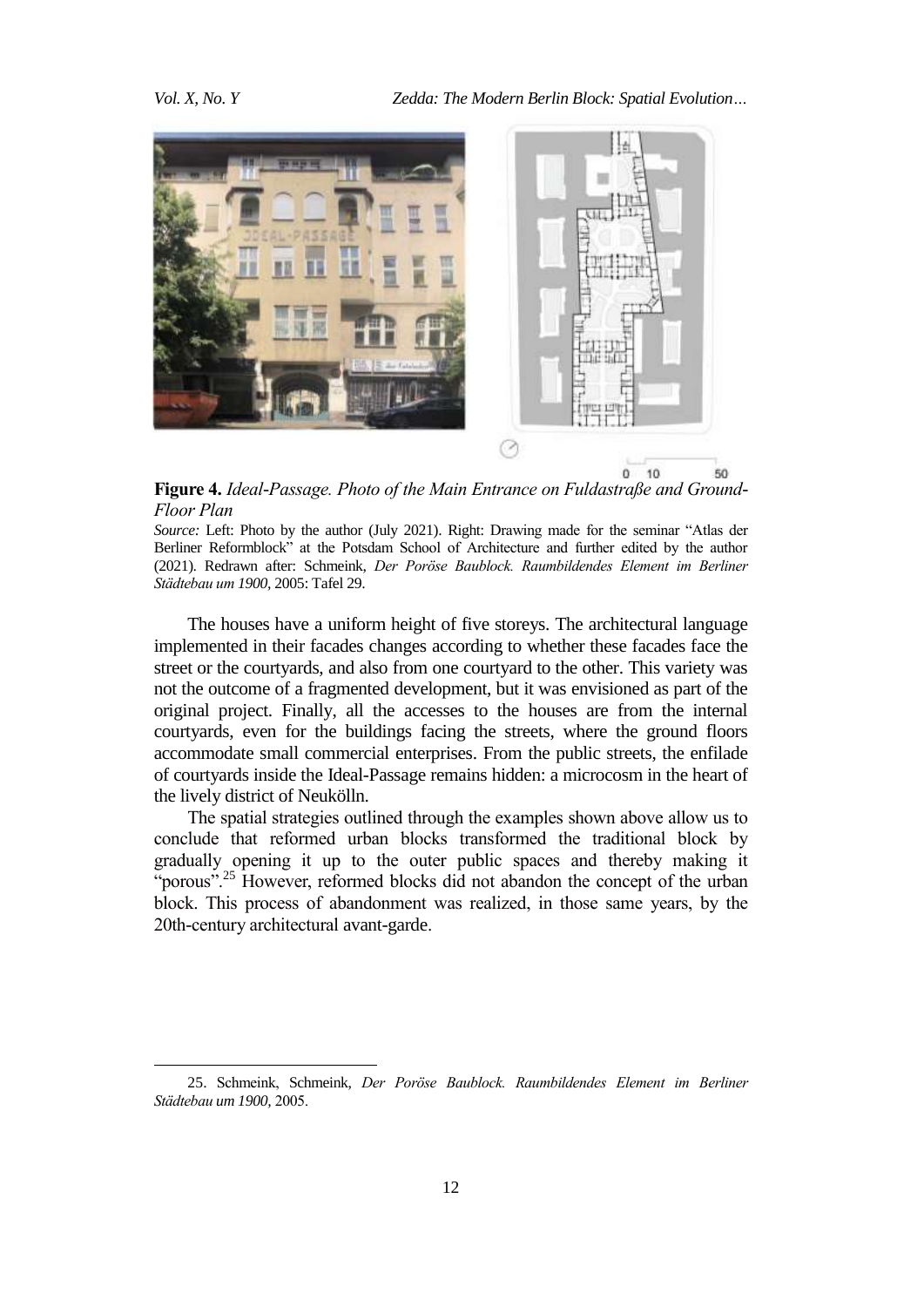#### **From the Block to the Row and the City of Architectural Objects**

At the beginning of the 20th century, reformed urban blocks were flanked by other architectural models that also aimed to overcome the weakness of the city of the tenement blocks. In the aforementioned sketch illustrating the development "from block to row", Walter Gropius – and, a year later, Ernst May – outlined what they wished for the evolution of urban models: from the compact blocks of the tenements to the rows of the *Neues Bauen* and, thus, to the urban models proposed by the Modern Movement. For Gropius and May reformed urban blocks were, therefore, a temporary phenomenon that had to be overcome with new housing models. And yet the urban block was not completely overcome until the 1930s, but coexisted with the first achievements of modern architecture.

After WWII, however, the situation changed markedly. Berlin was significantly affected by the consequences of the war. Not only was the city severely bombed and the plans of the 1960s further transformed its urban fabric, but the city was also divided for almost thirty years by the Berlin Wall. As a result, the image and the identity of the city were destroyed.

In the first decades of post-war reconstruction, the desire to break with the past, as well as the need for rapid and cost-effective reconstruction, made the models proposed by the Modern Movement particularly appealing. Some of the outcomes of this reconstruction were welcomed by the public. A good example of this is the housing estate that resulted from the *Interbau* building exhibition of 1957. For the time, these architectures offered attractive, healthy, and well-oriented apartments. The critical aspect of *Interbau* and of other similar projects of these years lies rather in the spaces between the houses: a huge, green, public space incapable of acting as meeting places and of generating identity.

Many of the urban visions proposed by the masters of the Modern Movement – Hans Scharoun's "city landscape" for example – were based on the principle of functional zoning and proposed an urban scenario of solitary buildings in a green and indefinite public space. The layout of the historical city was ignored, and the relations between street and architecture were weakened. Thus, the conception of a city of interconnected inner and outer spaces, as the historical city used to be, was replaced by a new spatial conception of the city as "a formal composition of buildings, which aimed at canceling the boundaries between inner and outer spaces".<sup>26</sup> This is the situation that the German architect Uwe Schröder bitterly describes using the terms *Stadtvergessenheit* ("oblivion of the city") or *Raumlosigkeit* ("loss of spaces").<sup>27</sup>

This situation worsened in later examples of housing estates, such as the *Großsiedlung* (large housing estate) known as *Gropiusstadt*. Whereas *Interbau* still

<sup>26.</sup> Quote taken from: A. Denk, U. Schröder and R. Schützeichel, *rchitektur Raum Theorie*  (Berlin/Tübingen: Wasmuth, 2016), 14. Translation by the author. Original quote: "[...] einer formalen Komposition baulicher Elemente, welche darauf abzielte, die Grenzen zwischen Innen und Außen weitgehend aufzuheben."

<sup>27.</sup> Ibid, 14-15.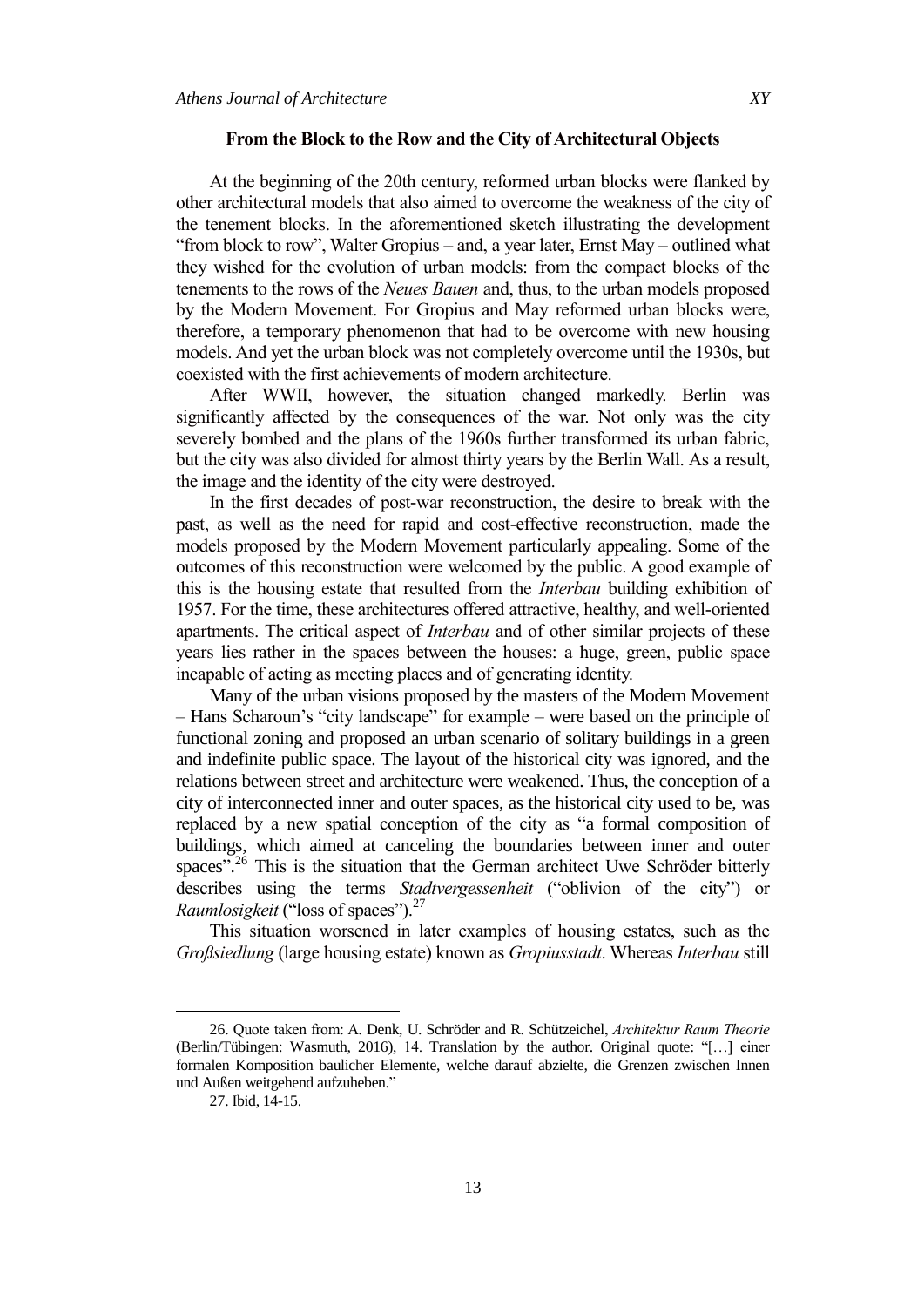*Vol. X, No. Y Zedda: The Modern Berlin Block: Spatial Evolution…*

featured good solutions for its apartments and was in a central position in the city, these large estates lacked both these qualities.

In these modernist housing estates built after WWII, we can no longer speak of public and private spaces that interact and mix. Instead, these spaces melt together to the point that private exterior spaces disappear. What remains is one, generic, "fluid" public space between houses. The idea of a city of many interconnected spaces – streets, squares and courtyards – was thus replaced by the idea of a city of objects<sup>28</sup> in one, big space.

The dominant modernist idea of an absolute and superordinate space, which characterizes the first decades of post-war urban planning practices, also had obvious consequences for architecture and the city. The process of opening the spaces of the courtyards, which began with the reformed urban blocks and was continued by the *Siedlungen* of the 1920s, was thus taken to the extreme, especially after WWII. It was not until the late 1960s that architects returned to a discussion of the importance of the "city of spaces".

### **Back to Urban Spaces: The 1970s and the "Spatial Turn" in the Architectural Discourse**

From the 1960s, several architects began to question the theories and the models proposed by the Modern Movement. Consequently, the then-dominant functionalist approach to projects stood alongside others, based on the study of the typology and the morphology of historical cities.

The contributions to the typo-morphological approach already offered by Italian architects such as Saverio Muratori in the 1950s and later by younger architects like Aldo Rossi, Giorgio Grassi or Carlo Aymonino, are well known.<sup>29</sup> From the 1970s onwards, parallel to this "Italian discourse" and intensely interwoven with it, a widespread debate arose at an international level. <sup>30</sup> The protagonists of this architectural debate shared a criticism of the modernist city, of its spatial conceptions, favoring a rediscovery of the values of the historical city as it was until the beginning of the 20th century.

The concepts of "type" and "form" played a leading role in these debates. But what role did the concepts of "space" and "spaces" play? In those years, a spatial debate was largely overlooked. However, some relevant changes from modernist conceptions of space can be traced in theoretical contributions such as the book *Stadtraum in Theorie und Praxis* (Urban Space in Theory and Practice) by the Luxembourgian architect Rob Krier, first published in 1975.<sup>31</sup> This book, although

<sup>28.</sup> C. Rowe and F. Koetter, *Collage City* (Cambridge Mass.: The MIT Press, 1978), 62.

<sup>29.</sup> On the contents of the 1970s Italian debates on architectural type and morphology see: M. Caja, M. Landsberger and S. Malcovati, *Tipologia architettonica e morfologia urbana* (Milan: Il Libraccio, 2014).

<sup>30.</sup> On the influences of the Italian debate of the 1970s out of Italian borders see: M. Caja, M. Landsberger and S. Malcovati, *Tipo, Forma, Figura* (Milan: Il Libraccio, 2016).

<sup>31.</sup> R. Krier, *Stadtraum in Theorie und Praxis* (Stuttgart: Kramer, 1975).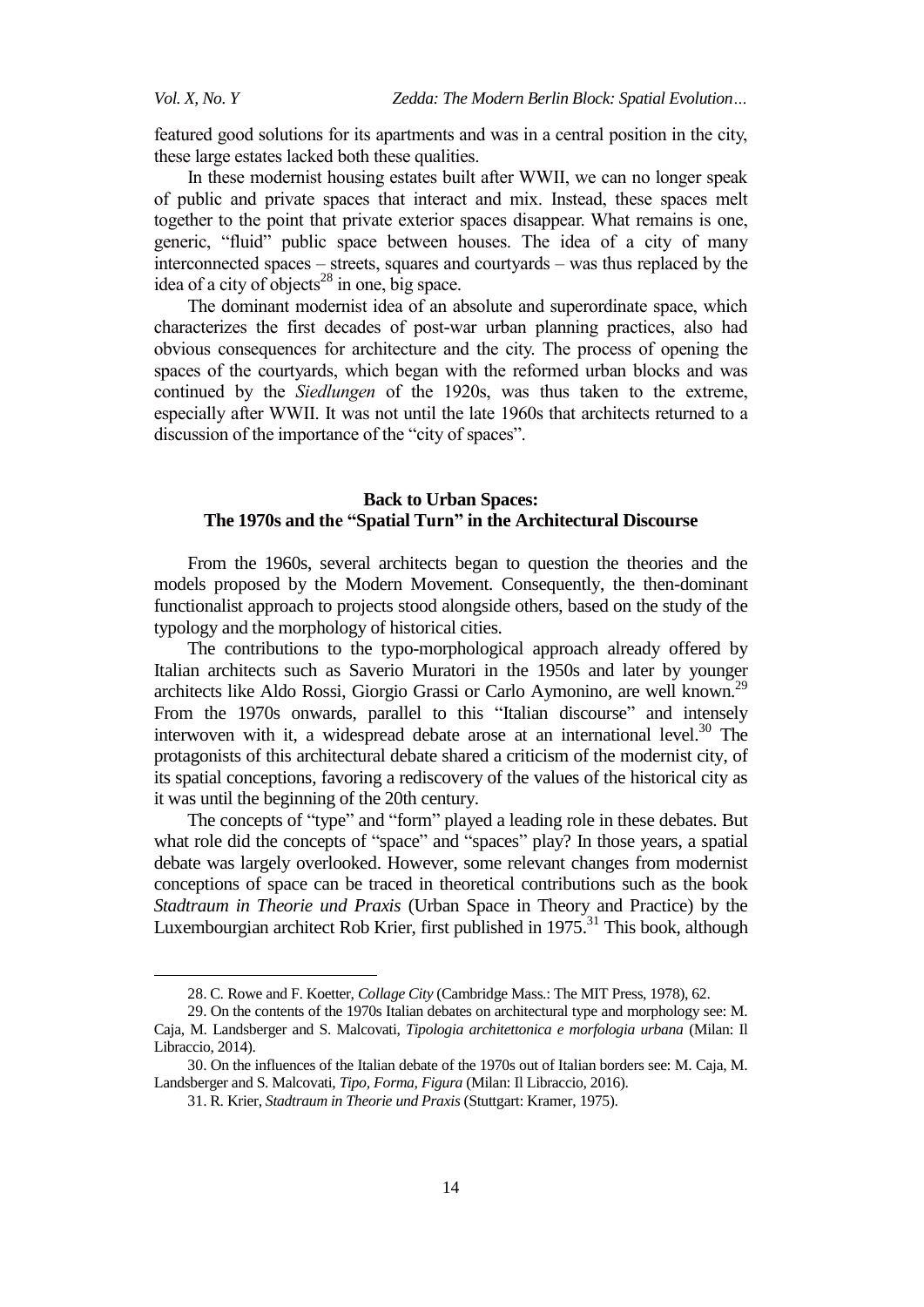not introducing a theory of space in the narrow sense, $3^2$  significantly contributed to the debate against the modernist denial of traditional urban spaces, strongly urging instead that the spatiality of the historical city be recovered. Krier writes of (and designs) a city composed of courtyards, streets and squares – that is, of all those urban spaces that the Modern Movement denied. From the paradigm of the city of objects in an absolute space, Krier returns to write of a city of many spaces.<sup>33</sup>

One can detect in this context the earliest evidence of an architectural "spatial"  $turn$ <sup>34</sup> taking place, which contributed to bringing the urban block back to the center of the architectural debate.<sup>35</sup>



**Figure 5.** *Block 270 on Vinetaplatz. View from the Street and Ground Floor Plan Source: Left: Photo by the author (2018). Right: © Kleihues+Kleihues.* 

34. The concept of "spatial turn", related to the 1980s, is generally referred to philosophy and social sciences. However, also architecture witnessed its outcomes. See: Denk, Schröder, and Schützeichel, *Architektur Raum Theorie. Eine kommentierte Anthologie,* 2016, 8.

35. Several publications and initiatives bear witness to the "rebirth" of the urban block in those years. See, for example: Panerai, Castex, Depaule and Samuels' *Urban Forms. The Death and Life of the Urban Block*, first published in French in 1977; the 19th issue of the Italian magazine *Lotus International* published in 1978 , entitled *The Urban Block*, or the book published on the occasion of the first S.I.A.C. (Seminario Internacional de Arquitectura Contemporanea) held in Barcelona in 1980, entitled "*La manzana como idea de la ciudad*" [The block as idea of the city]. In Germany, important contributions in this direction were, for example, the book by F. Werner, F. Popp, K. Schalhorn and H. Schmalscheidt entitled *Der Baublock. Straße Wohnung Hof*, or the book *The Urban Block and Gotham City*, which illustrated the results of Berlin's 1976 Summer Academy curated by O. M. Ungers during his years of teaching at Cornell University.

<sup>32.</sup> Denk, Schröder, and Schützeichel, *Architektur Raum Theorie. Eine kommentierte Anthologie,* 2016, 521.

<sup>33.</sup> The fact that the title of the book, *Stadtraum* ("*Urban Space*" in English) refers to "one" space using the singular form, even though Krier writes of a city made up of many spaces (courtyards, streets, squares), confirms that in those years the spatial conception was changing but was also still under the influence of modernist paradigms and terminology.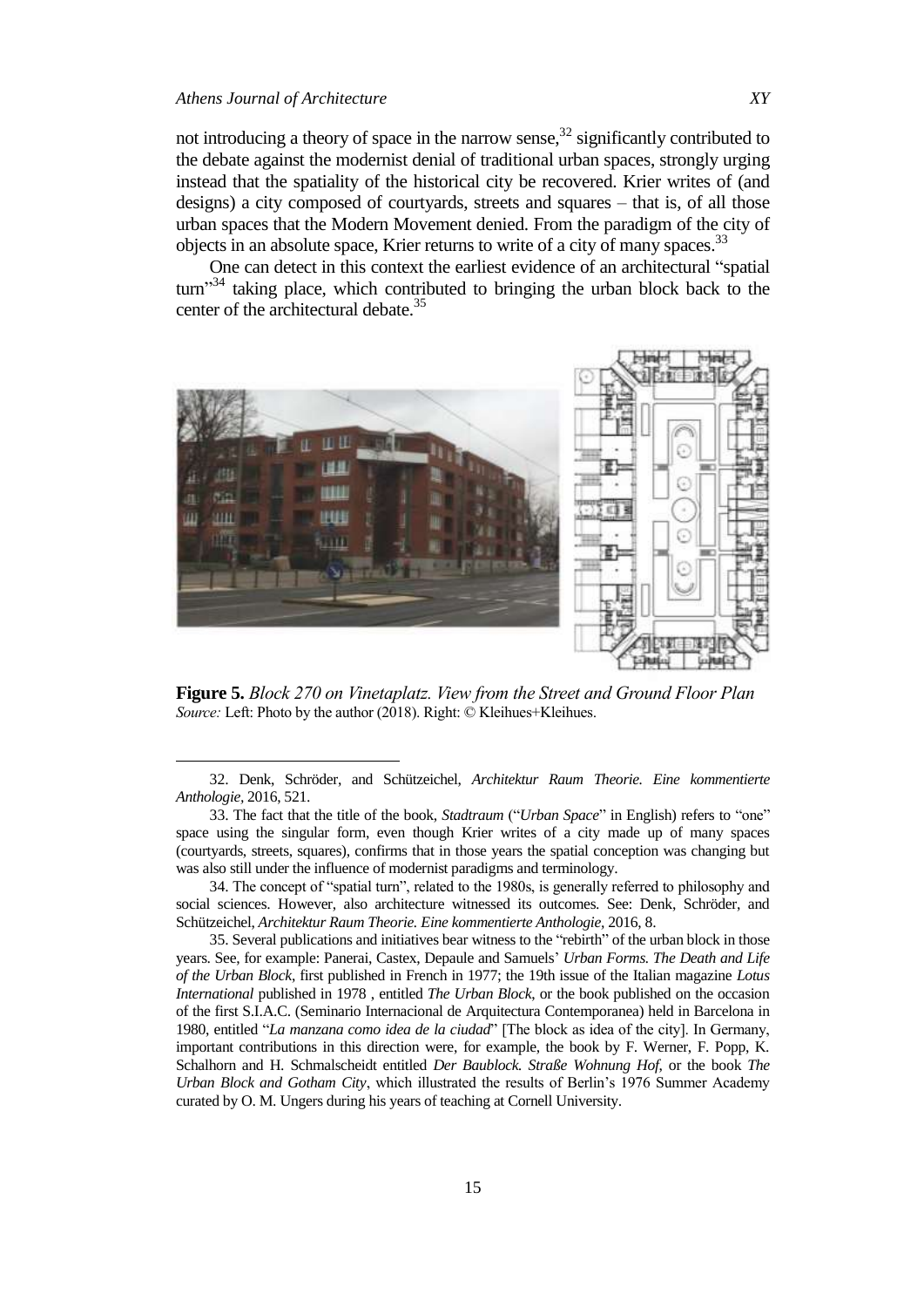Within this context the urban block also returned to being a design issue. In Berlin, one of the earliest applications of these theories in a project was the block on Vinetaplatz in Wedding, designed in the 1970s (1971–1977) by the German architect Josef Paul Kleihues (Figure 5). This is one of the earliest projects built in Berlin after WWII based on a closed perimeter block.<sup>36</sup>

In 1977, when construction of the block in Vinetaplatz was in its final stages, the initiative *Konzepta Ritterstraße* <sup>37</sup> gave Rob Krier the opportunity to implement the theories in his book *Urban Space* in the reconstruction of an urban block in the heart of Kreuzberg. Both Vinetaplatz and *Konzepta* represent the earliest practical experiments towards the urban design approach by IBA Berlin 1987.

#### **Back to the Block: IBA Berlin 1987**

IBA Berlin 1987 was a broad initiative of urban reconstruction officially initiated in 1979 according to the wishes of the West-Berlin Senate. The IBA ran for eight years, from its foundation in 1979 to 1987, when it officially opened (and ended). Its goal was to involve architects and planners in the design process for the reconstruction of former central areas of Berlin, turned into peripheries of their half of the city because of the Berlin Wall. Within this context, and after the numerous unsuccessful urban planning initiatives conducted in Berlin after WWII, IBA Berlin 1987 provided an occasion to apply the outcomes of the debates of the 1970s in practice.

The IBA helped to converge – and re-interpret – both the theoretical principles of the Italian debate of the 1960s and 1970s, which had begun to reflect on the meaning of the historical city and of its urban structures, and postmodern spatial theories. While the former outlined the strict connection between architectural typologies and *forma urbis*, the latter overcame an absolute conception of space, which regained instead its relativity, as well as its collectiveness and sense of identity. IBA Berlin 1987 aimed, at least in its declared intentions, to recover not only the historical plan of the city, but also its spatiality and the dialectics of its spaces.

While the organizers of the IBA criticized many principles and practices of the Modern Movement, at the same time they acknowledged its architectures as an integral part of Berlin's history. Thus, the IBA, in its twofold aim of referencing the past and improving the shortcomings of previous urban models, not only returned to traditional typologies but also used solutions alien to the historical city, such as rows or towers. Despite such heterogeneity, all IBA interventions were subordinated to the main aim of recovering the historical urban fabric and the traditional Berlin block. The IBA's challenge to restore the form and image of the historical city by reassuming its former urban fabric and its blocks as a starting point in the presence of buildings constructed precisely as a reaction to these traditional urban components, can be seen as the attempt to apply Colin Rowe's

<sup>36.</sup> See: Kleihues, "Berliner Baublöcke. Grundriss einer Typologie," 1979,18.

<sup>37.</sup> See: K. Friebel, *Experiment Wohnen - Konzepta Ritterstraße* (Berlin: Archibook, 1981).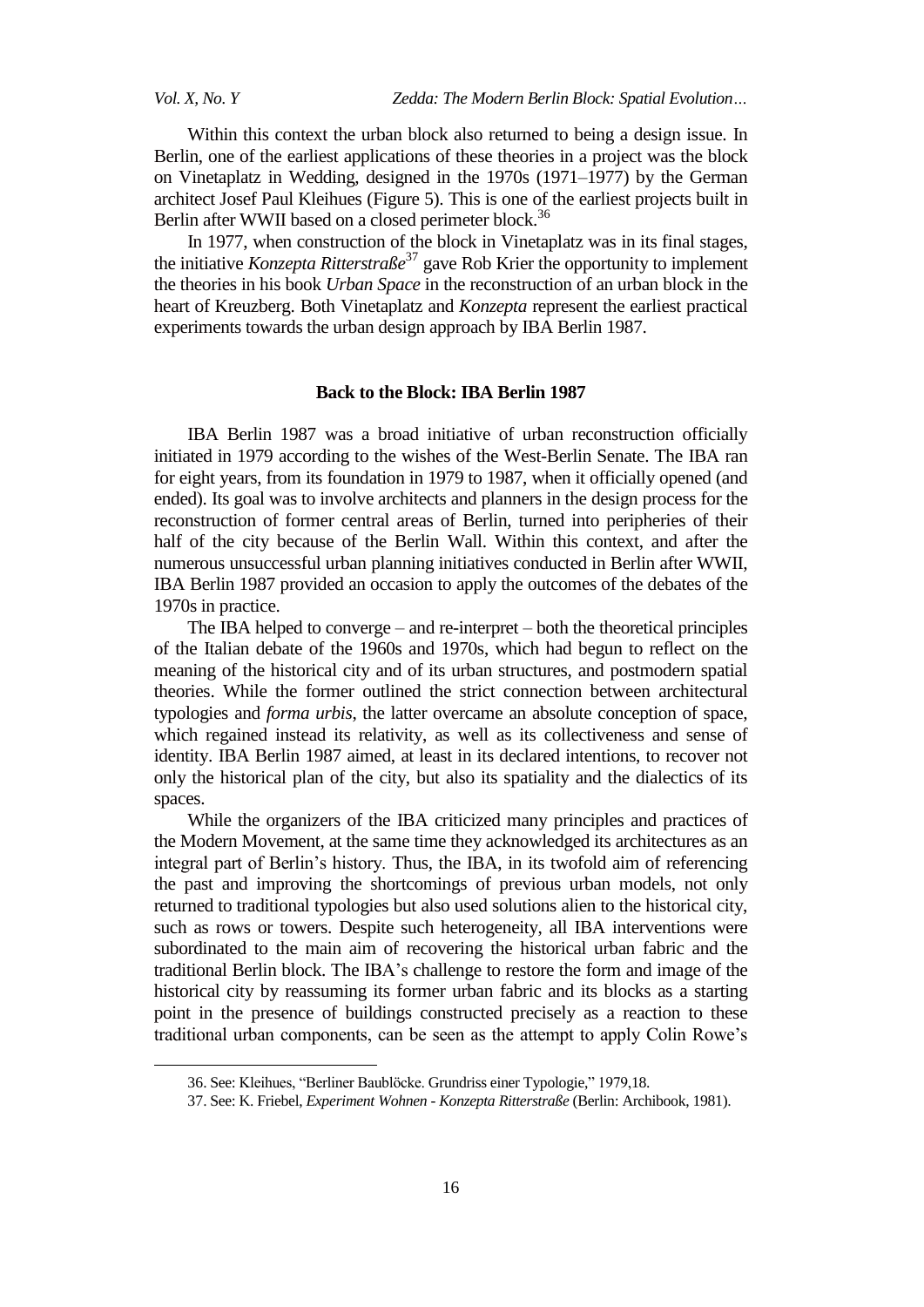advice to "allow and encourage the object to become digested in a prevalent texture or matrix".<sup>38</sup>

Among the spaces of the traditional city that it assumed as a reference for its designs, the IBA concentrated especially on those of the block, that is, on courtyards and interior passages. Squares and streets remained rather in the background, as "contours" to the blocks' projects.

When it comes to spatial issues regarding the IBA blocks, it can be observed that they have little in common with the spatiality of the 19th-century block. Referring to the block in Ritterstraße Nord, one of the case studies that this paper examines more closely, the architect and scholar Katharina Borsi observes "despite its formal similarities [the block in Ritterstraße] creates spaces quite differently to the nineteenth century block".<sup>39</sup>

Borsi's remarks are valid for most IBA blocks, not only for the one in Ritterstraße. Indeed, in several other IBA blocks we also witness a decisive opening of the spaces of the courtyards with respect to those of the traditional 19th-century block. In some cases – the block in Ritterstraße Nord (built: 1982–1988, masterplan by Rob Krier), but also in the smaller "Block 4" (built: 1987–1991, masterplan by Bohigas, Martorell, Mackay) between Checkpoint Charlie and the site of the former Prinz Albrecht Palais – the inner courtyard was left free of buildings and used as a communal garden, accessible also to the public. In other cases, as in the Block am Berlin Museum (built: 1984–1986 Masterplan Kollhoff and Ovaska) or in Block 7 in Friedrichsvorstadt (built: 1987–1990, Masterplan Ungers and Faskel) the block is divided by a public street. Furthermore, some examples of IBA blocks feature a sequence of interconnected courtyards, others are completely open, allowing public access to a garden bordered by urban villas.

Considering the variety of these solutions, it can be said that, if there are few links between the spatiality of the 19th-century block and of IBA blocks, some of the spatial solutions implemented in the latter are rather reminiscent of those featured in the reformed urban blocks of the early 20th century. The case studies presented below lend themselves well to illustrating this statement.

#### IBA Blocks - Case Studies

 $\overline{a}$ 

#### *Block in Ritterstraße Nord (1982–1988)*

In very few cases, the IBA managed to fully restore the historical perimeter of a 19th-century block. The most complete example in this respect is probably Rob Krier's block in Ritterstraße North (Figure 6). This project, built between 1982 and 1988, fits within the perimeter of the block as it was before being destroyed by the bombing raids of WWII.

This IBA block re-establishes the perimeter of the previous block. However, with respect to typological and spatial aspects, the former is very different from the

<sup>38.</sup> C. Rowe and F. Koetter, *Collage City* (Cambridge Mass: The MIT Press, 1978), 83.

<sup>39.</sup> K. Borsi, N. Porter and M. Nottingham, "The Typology of the Berlin Block," Athens *Journal of Architecture* 2, no. 1 (2016): 62.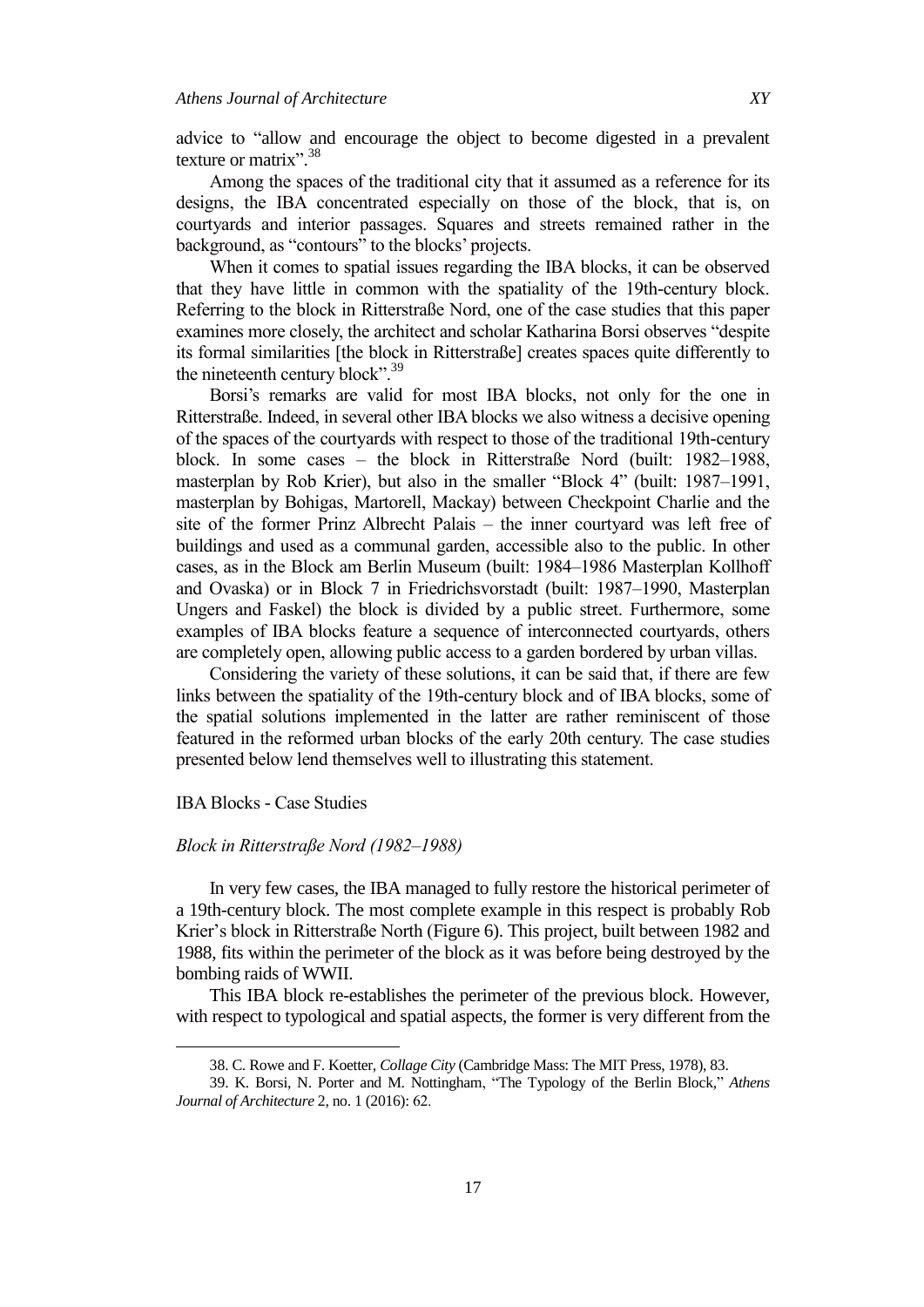latter. Instead of numerous small courtyards, Krier's block has only five, much larger ones. Of these courtyards, four are used as semi-private gardens. The central courtyard, from which it is possible to access all the others, is instead conceived as a public square. This square can be crossed on foot (in all directions) or by car (along the east-west axis).

In addition to its four courtyards and its square, other spatial solutions in this block are worth mentioning: the two streets that cross the block, for example, which intersect in the central square mediating between the public and the private.





**Figure 6.** *IBA Block in Ritterstraße Nord. Photo of the Central Public Square and Ground-Floor Plan*

*Sources* Top: Photo by the author (2020). Bottom: Drawing made for the seminar "Learning from the IBA. The Block. Beiträge von Rob Krier" at RWTH Aachen University (2018/19) and further edited by the author (2021). Redrawn after: Kleihues (Ed.), *Internationale Bauausstellung 1984/87. Die Neubaugebiete. Dokumente. Projekte 7* (1993) and *Internationale Bauausstellung Berlin 1987. Project Report* (1991).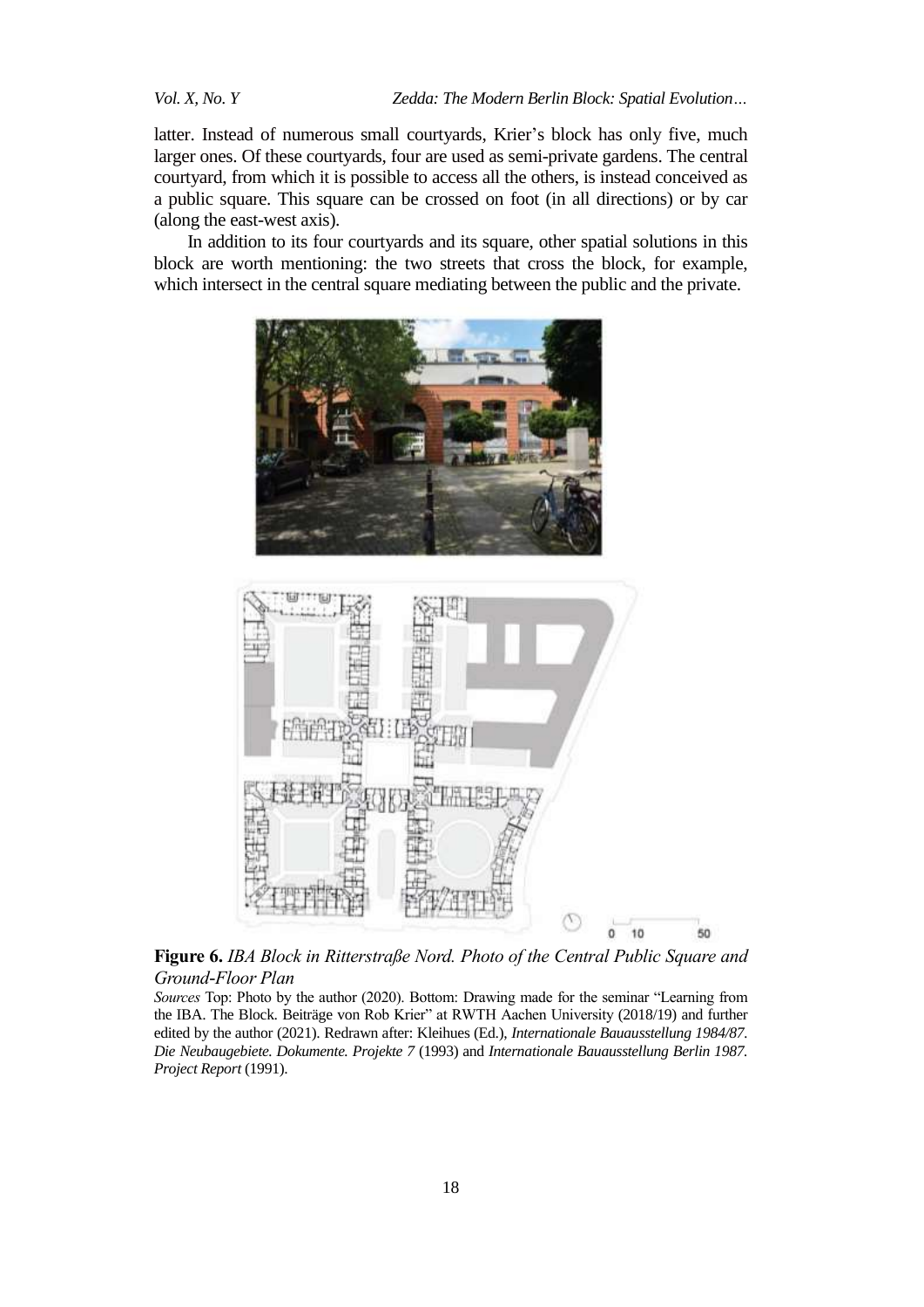Although the block in Ritterstraße resulted from a single master plan, in this block the IBA pursued a division into different houses, designed by different architects according to the overarching guidelines set by Rob Krier.<sup>40</sup> This diversity despite unity is clearly shown on the façade, where the houses look separate, as if reflecting a (missing) plot division in the block.

The project, which includes more than 300 apartments, features a great complexity of typological solutions. Most of its houses have two apartments on each floor that face both courtyard and street ("Zweispanner"), but there are also alternatives, such as several duplexes.

In Ritterstraße, houses are accessible from the public streets, from the central square or from the inner streets that intersect in the square. Considering the typology of spaces it features, it can be thus said that the block in Ritterstraße is an ensemble of blocks with a central courtyard (the square).

This block features a great complexity of spaces and spatial hierarchies. The semi-private courtyards are interconnected with the other spaces of the block – that is, with the central square and, through portals, with the streets that intertwine in this square. This spatial complexity has been limited by the recent closure of many of the private courtyards following the privatization of the entire block. Although this change affects third-party accessibility to the (now no longer semi-) private courtyards, it does not affect their spatial perception as urban gardens bounded by architecture.

#### *Block in Rauchstraße (1983–1984)*

 $\overline{a}$ 

Like the block in Ritterstraße, the block in Rauchstraße – also a masterplan by Rob Krier – was "critically" reconstructed by considering the configuration of the block as it was before bombing in WWII. However, while the reference in the case of Ritterstraße was the compact fabric of the district *Kreuzberg*, with its small, interconnected courtyards, the block taken as a reference in the case of Rauchstraße, in the *Tiergarten* district, was markedly different. Its predecessor was a block resulting from a composition of detached villas.

Accordingly, the IBA block in Rauchstraße (Figure 7) results from the composition of eight new buildings  $-$  six of which are urban villas  $-$  that, with a former building that survived the bombings, define the space of a public garden. This garden is accessible to third parties and features a small playground. In this respect, it is possible to say that the block in Rauchstraße is an open block. It results from a composition of urban villas that are independent units, but that also clearly show similarities and strong links to each other.

<sup>40.</sup> Together with Rob Krier, the architects who collaborated on this block are: D. Bangert, B. Jansen, S. Scholz, A. Schultes (Berlin); B. Benzmüller, W. Wörner (Berlin); A. Liepe, H. Steigelmann (Berlin); E. Feddersen, W. von Herder & Partner (Berlin); J. Ganz, W. Rolfes (Berlin), U. Müller, T. Rhode & Partner (Berlin) and finally, for the gardens, J. Halfmann and C. Zillich (Gartenund). See: Internationale Bauausstellung Berlin 1987. *Projektübersicht* (1991), 190-199.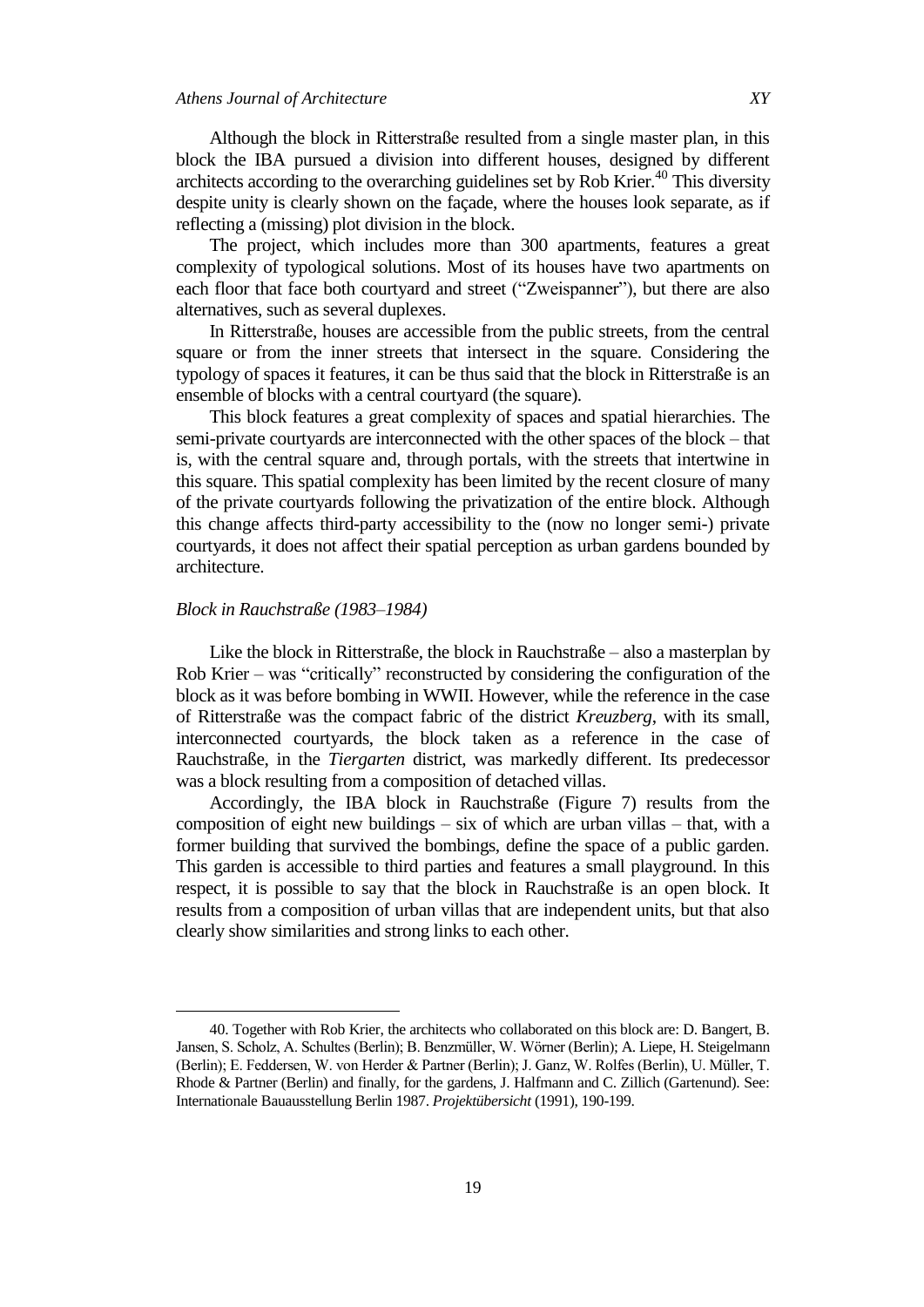



**Figure 7.** IBA Block in Rauchstraße. Photo of the Inner Garden and Ground-*Floor Plan*

*Source:* Top: Photo by the author (2018). Bottom: Drawing made for the seminar "Learning from the IBA. The Block. Beiträge von Rob Krier" at RWTH Aachen University (2018/19) and further edited by the author (2021). Redrawn after: J. P. Kleihues (eds.), *Internationale Bauausstellung 1984/87. Die Neubaugebiete. Dokumente. Projekte 7* (1993) and *Internationale Bauausstellung Berlin 1987. Project Report* (1991).

As in Ritterstraße, several architects worked according to the guidelines defined by a masterplan of Rob Krier. Despite the different personalities involved in this project, <sup>41</sup> the unity of Krier's original idea is clearly visible.

If we exclude the eastern and western head buildings, this block is composed of regular urban villas, all of five storeys, with a square base of 21 meters and a boundary around it of 25 m, dedicated to private gardens for the residents living on the ground floor.

<sup>41.</sup> Together with Rob Krier, the architects who collaborated on this block are: Valentiny und Hermann (Remerschen/Luxemburg); H. Hollein (Wien); A. Rossi and G. Braghieri (Milan); Nielebrock & Partner (Berlin); G. Grassi (Milan); K. T. Brenner und B.Tonon (Berlin). The design of the garden was by architects C. Müller, J. Wehnerg, E. Knippschild (Berlin) See: Internationale Bauausstellung Berlin 1987. Projektübersicht (1991), 32-35.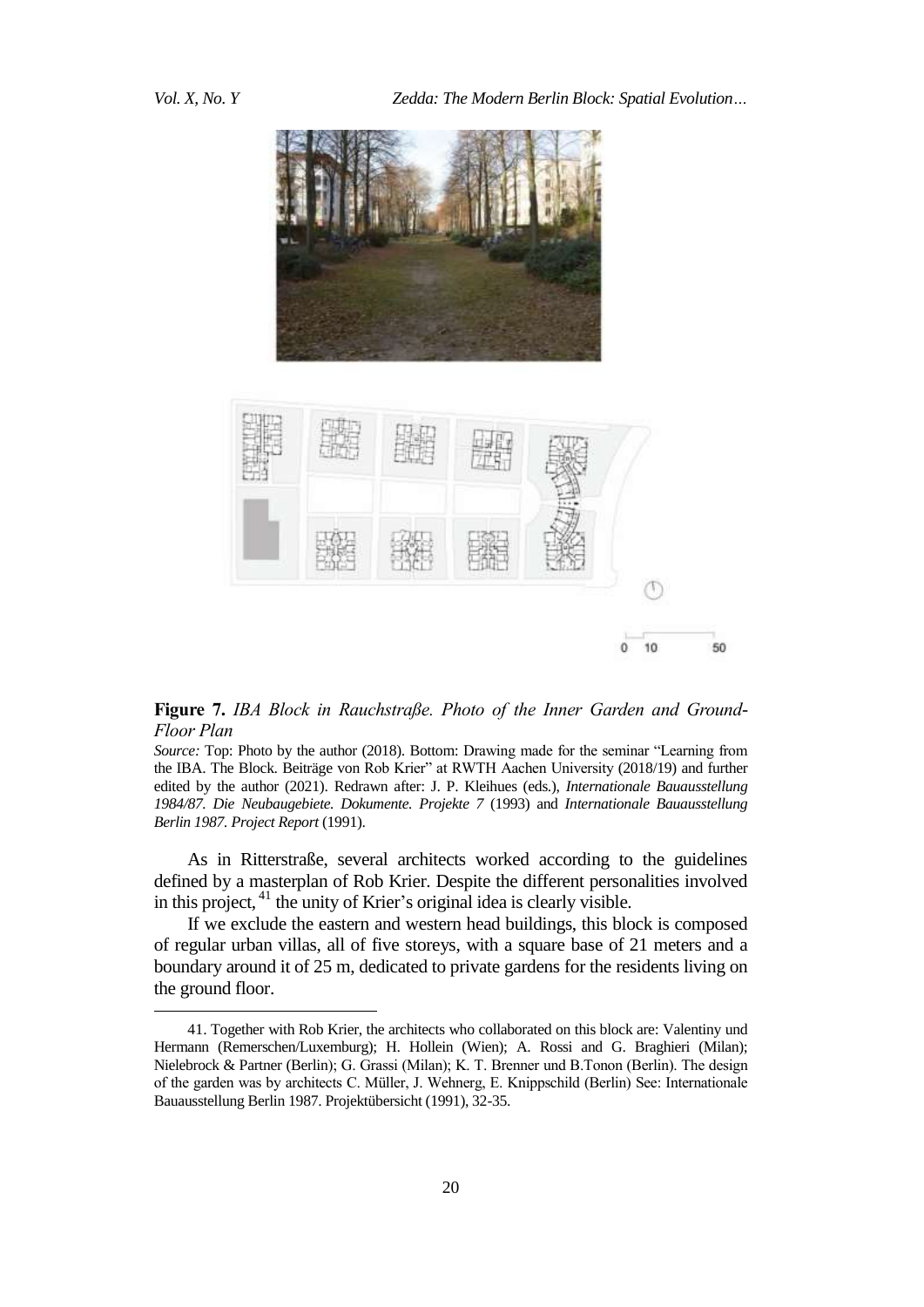Each villa houses several apartments, with an average of five per floor and a central staircase onto which the entrances of the apartments face. The only exceptions to this scheme are the house designed by the Italian architects Aldo Rossi and Gianni Braghieri, in the west of the ensemble – an L-shaped building, bigger than the other villas – and the eastern gate building designed (as one of the villas) by Rob Krier himself.

The perimeter of the block is defined by public streets, onto which the entrances of the houses directly face. Thus, both the streets and the block are given back their spatial boundaries, albeit not continuous. Within these boundaries, the interior of the garden between the villas is perceived as an urban field, a small microcosm between the huge Tiergarten park to the north and the denser, bustling city to the south.

#### *Block 2 in Friedrichsvorstadt (Concept: 1981, Built: 1990)*

Close to Berlin's Potsdamer Platz there is an area known as *Friedrichsvorstadt*. Historically, this area used to be extremely lively, with two train stations and a small river port nearby. However, little of that liveliness and of its urban structure survived the bombings of WWII. In the 1980s, Friedrichsvorstadt still presented itself as a desolate "no-man's-land".<sup>42</sup>

The masterplan for this block bears the mark of the German architects Oswald Mathias Ungers and Bernd Faskel, who designed a proposal for the reconstruction of *Friedrichsvorstadt* for the IBA. <sup>43</sup> Of the four blocks in their proposal, this paper focuses on the so-called Block 2, between Stresemann-, Dessauer- and Bernburger Straße. In this block, the corner building designed by the British-Iraqi architect Zaha Hadid is probably the most famous IBA building. But it is not the only IBA building in the block. Together with it, in fact, the projects of five other architectural firms<sup>44</sup> combine to define a set of three interconnected courtyards.

In Block 2 there is no typological uniformity. In its houses, which include more than 110 apartments, there is neither an overarching rule for the rooms facing the courtyard (sometimes kitchen, sometimes sleeping rooms, depending on the house) nor one concerning the location of the entrances – from the street or from the courtyard. Therefore, it is hard to label univocally the typological solution provided in IBA Block 2 as either block or courtyard. It is rather a mixture of both.

<sup>42.</sup> Ungers and B. Faskel*, Studie Friedrichvorstadt* (Berlin: 1981), 4.

<sup>43.</sup> Ibid.

<sup>44.</sup> Along with Hadid (London), the architects who collaborated on this block are: P. Blake (Washington, USA); C. Jackmann (Berlin); R. Loegler (Crakow, Poland) W. Obtulowicz and D. Karpinski (Crakow, Poland); M. Wahraftig (Berlin) and H. Kossel (Berlin) for the outdoor spaces. See: Internationale Bauausstellung Berlin 1987. Projektübersicht (1991), 106-107.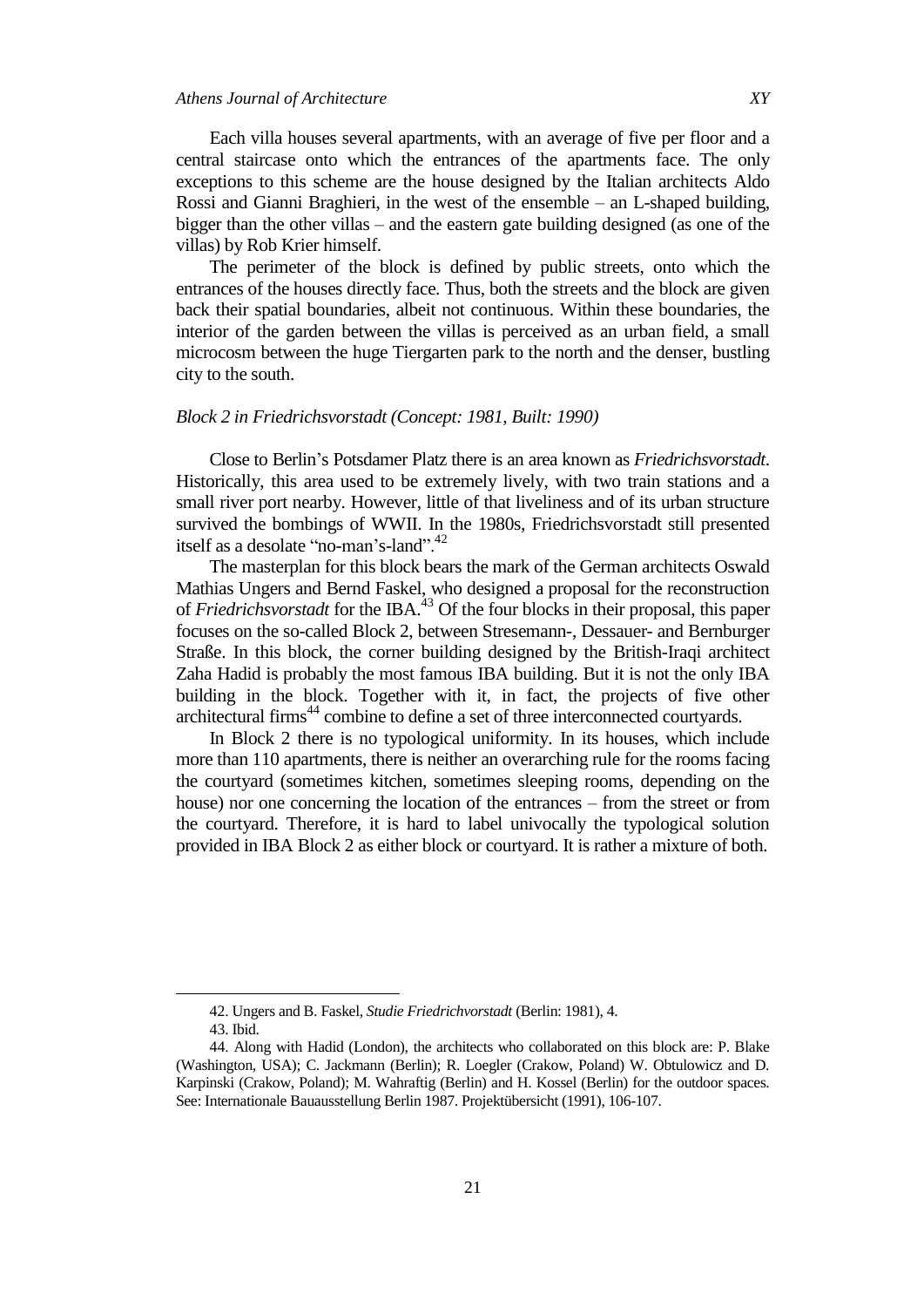

Figure 8. *IBA Block 2. Photo of the Gate to the Southern Courtyard on Bernburger Straße and Ground-Floor Plan*

*Source*: Top: Photo by the author (2021). Bottom: Drawing made for the seminar "Der Berliner Block 1890-1980er" at the Potsdam School of Architecture (2020/21) and further edited by the author (2021). Redrawn after: Kleihues (Ed.), *Internationale Bauausstellung 1984/87. Die Neubaugebiete. Dokumente. Projekte 7* (1993), *Internationale Bauausstellung Berlin 1987. Project Report* (1991), and original building plans.

For the purposes of this paper, what is interesting to emphasize about this block is the way in which its open courtyards combine, connected by small gates at the level of the ground floor. This spatial "enfilade" of uncovered courtyards is hardly noticeable from the outside since these courtyards are raised above street level (Figure 8). Inside one of these peaceful "open rooms" in Block 2, it is difficult to realize how close one is to Potsdamer Platz, one of the busiest areas in contemporary Berlin.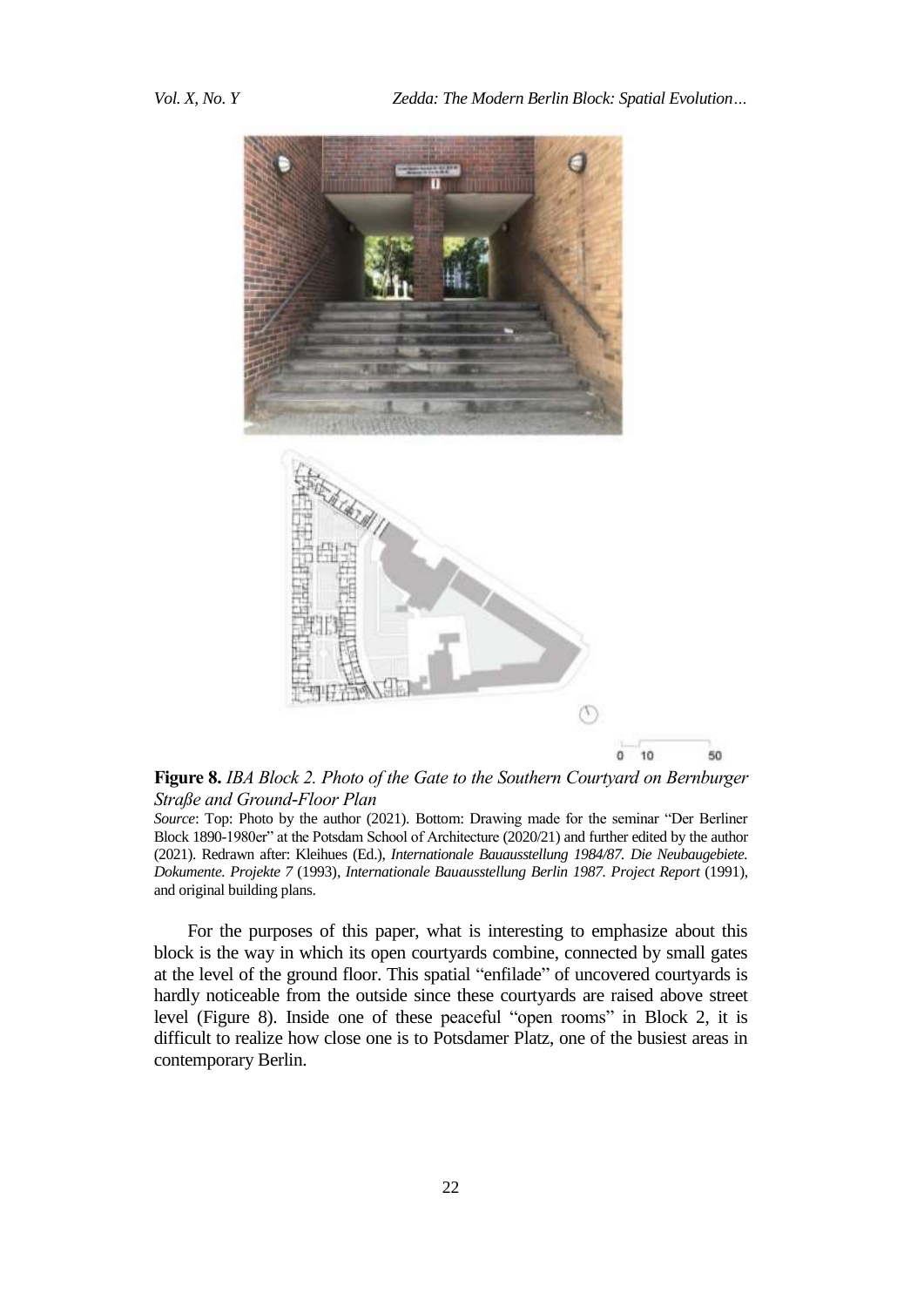#### **Reformed Urban Blocks/IBA Blocks: Analogies and Differences**

After careful analysis of different IBA blocks, it emerges that the relation with the 19th-century block assumed as a reference by the IBA is mostly limited to morphological aspects, to its perimeter and to the height of its buildings, without reassuming many of its former typological or spatial features. Indeed, the IBA blocks lacked one fundamental prerequisite for recovering the complexity of the 19th-century block, namely the division of ownership in different plots. In an article published in the German architectural journal *Bauwelt* in 1997 and entitled *Der Berliner Block* (The Berlin Block), the German architecture critic Dieter Hoffmann-Axthelm strongly criticized this aspect, observing how IBA blocks "misunderstood the block as an architectural figure instead of as a basic component of urban planning".<sup>45</sup> This feature suggests a parallel, and as noted by Hoffmann-Axthelm "This misunderstanding by no means begins with Kleihues and the IBA, but far earlier, at the root of modernism".<sup>46</sup> In fact, it was not the IBA that paved the way for the merging of small plots of land prior to the design of new blocks. As observed at the beginning of this paper, this process was already implemented in the first decades of the 20th century in reformed urban blocks.

It is interesting to note that in both reformed and IBA blocks, the *Mietskaserne* underwent similar morphological and spatial transformations, such as the emptying of the courtyards and the dissection of the block by an inner street. IBA blocks and reformed blocks share similar ways of defining the open spaces of the courtyards – green open spaces instead of the many small courtyards of the *Mietskaserne* – and an increased openness to the public space.

"If we now approach  $(...)$  the Kleihues' block on Vinetaplatz, one thing is evident: we are back at Messel. This is as obvious in relation to the aesthetic program of the architectural block as it is in relation to the typology of perimeter block development with a gardened interior."<sup>47</sup>

With these words Hoffmann-Axthelm further elaborates, in the same article, his critique of unitary blocks without plot division. He acknowledges that this condition can be found both in reformed urban blocks and in IBA blocks. When presenting his arguments, Hoffmann-Axthelm compares the Weisbachgruppe block, by Alfred Messel – one of the first reformed perimeter blocks in Berlin with an open courtyard used as community garden – with the example of Vinetaplatz by Kleihues already mentioned, the first block to resume this scheme after WWII.

<sup>45.</sup> Hoffmann-Axthelm, "Der Berliner Block," 1997, 922. Translated by the author. Original: "(...) Missverständnis, der Block sei eine Architekturfigur und kein Stadtplanungsbaustein".

<sup>46.</sup> Ibid. Translated by the author. Original quote: "(...) dieses Missverständnis beginnt keineswegs erst mit Kleihues und der IBA, sondern viel früher, an den Wurzeln der Moderne<sup>?</sup>.

<sup>47.</sup> Ibid. Translated by the author. Original quote: "Geht man jetzt auf (...) den Kleihues-Block am Vinetaplatz, dann ist eines evident: Wir sind wieder bei Messel. Bezogen auf das ästhetische Programm des Architekturblocks ist das so offensichtlich wie bezogen auf die Typologie der Blockrandbebauung mit gärtnerisch angelegter Innenfläche."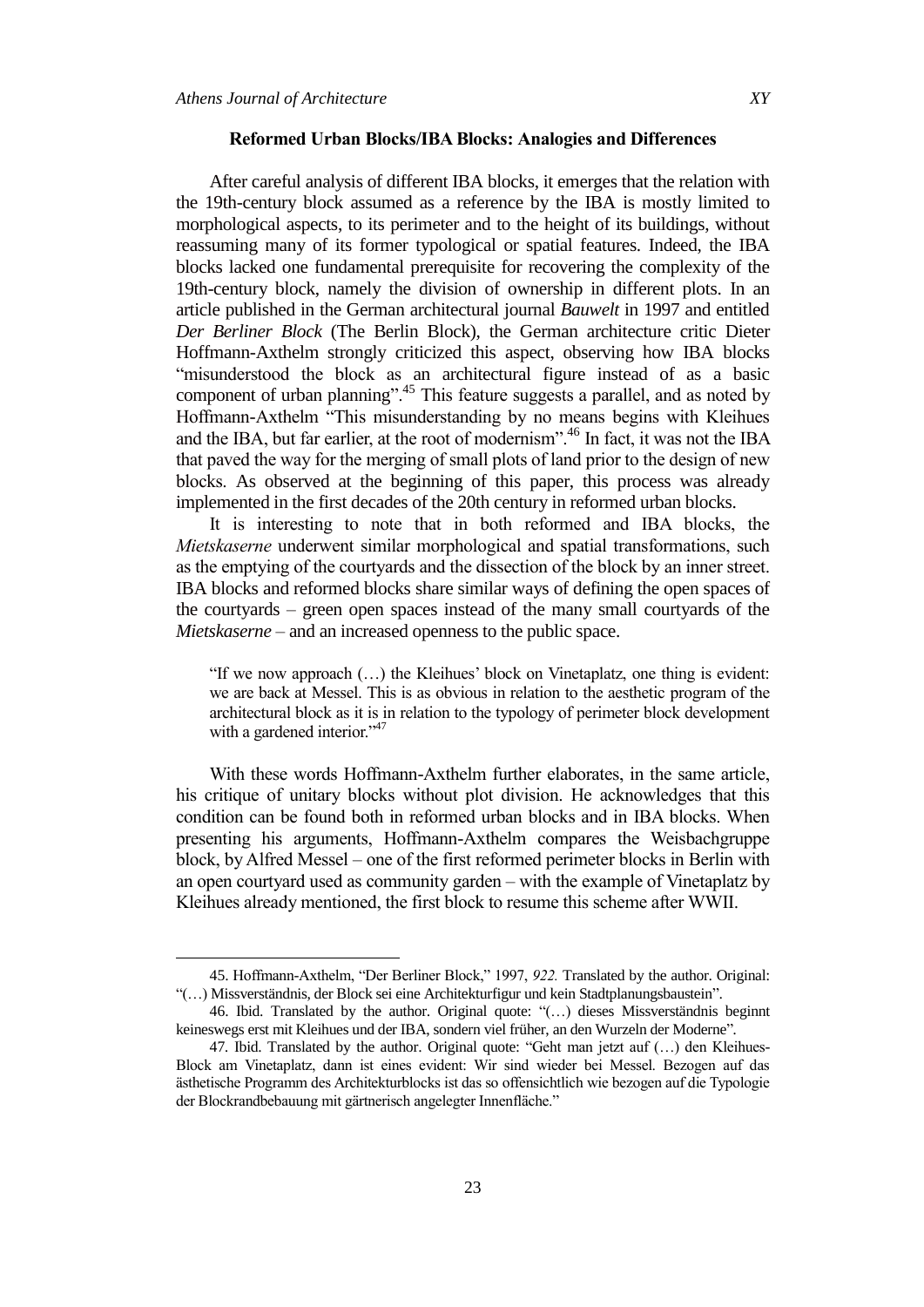Both blocks were designed and built on a single plot of land. Apart from their morphological and spatial similarities, they also show aesthetic analogies despite having a different architectural language of facade. Indeed, both blocks declare their unity of design to the outside. Their facades on the public streets are uniform and do not simulate any subdivision into smaller units.

This aesthetic of "unity" is a characteristic that reformed urban blocks share with the Vinetaplatz block, but not with later IBA blocks. And here lies one of the fundamental differences between these two phases in the 20th-century development of the Berlin block.

As a matter of fact, in the IBA's critical reconstruction architects aimed to simulate a division of the block into several houses although there was no actual land division.<sup>48</sup> This characteristic was pointed out, for example, for the block in Ritterstraße. Thus, despite sharing with Vinetaplatz and with the reformed urban blocks the same premises in terms of land division, the IBA blocks replace the "aesthetic of unity" with an "aesthetic of variety".

Furthermore, in light of the fact that unlike the architects of Berlin's reformed urban blocks many architects participating in the IBA were from outside Germany, the IBA blocks exhibit a particularly heterogeneous variety. The projects related with very different sensibilities to Berlin, its urban history, and its blocks.

Despite the different contingencies for which they were designed, reformed urban blocks and IBA blocks share similar spatial characteristics. Alongside the parallelism that Hoffmann-Axthelm made between Messel's Weisbachgruppe and Kleihues' Vinetaplatz – two perimeter blocks with empty courtyards – other spatial solutions also recur in both phases.

The six case studies illustrated so far in this paper highlight these recurrences very well. Figures 9,10,11 help to visualize these similarities. They are *Raummodellen*, which in German means "spatial models". By representing as volumes the uncovered courtyards of each block, these models permit an understanding of what the spaces defined by the buildings look like, how they are linked to one another, and how they communicate with the outer public spaces.

If one considers the reformed urban block in Schöneberg and the IBA block in Ritterstraße Nord, for example, it can be noticed that both present a system of courtyards and intersecting streets, organized according to clear spatial hierarchies. Both models feature a central courtyard/square that is crossed by streets or passages, while the other courtyards are not accessible to third parties (in the case of Schöneberg) or are semi-private (Ritterstraße). The spatial models shown in Figure 9 clearly illustrate the spatial similarities between these two Berlin blocks, despite their dimensional and aesthetic differences.

<sup>48.</sup> After WWII, most of the land in Berlin was in public hands, either owned by the city or by the State of Berlin (West).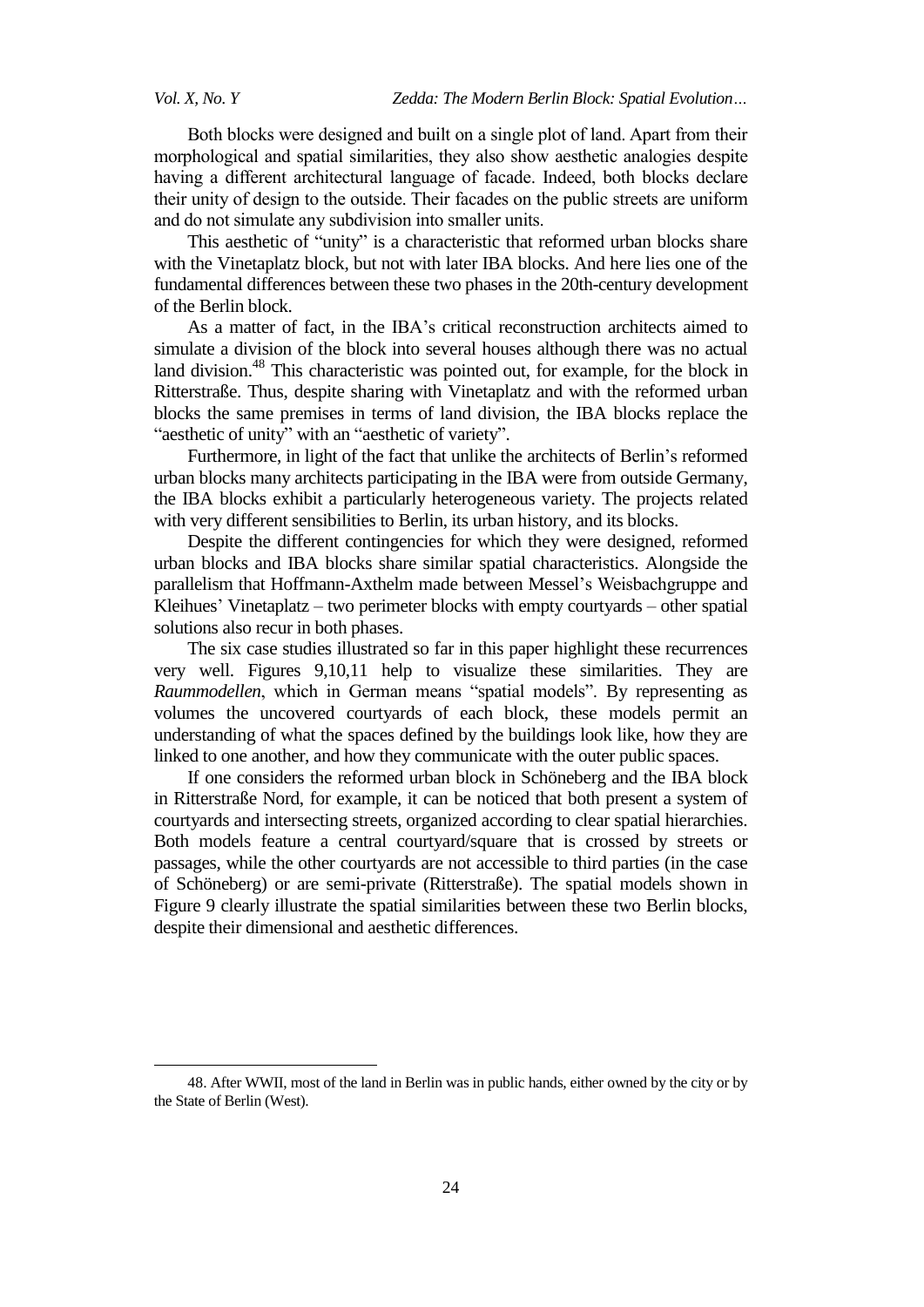

Figure 9. Housing Block Near the Schöneberg Rathaus (1906–1907) and IBA *Block in Ritterstraße Nord (1982–88): Spatial Hierarchies of Interconnected Courtyards and Streets Source*: Drawing by the author (2021).

Another spatial solution that recurs at both moments in the 20th-century development of the Berlin block is represented by the passage, an enfilade of separate courtyards connected by a semi-public path. At the beginning of the century, the Ideal-Passage featured this solution. This was repeated about eighty years later, and adapted to a very different context, in the IBA block known as Block 2. Figure 10 shows this spatial analogy.



**Figure 10.** *Ideal-Passage (1907–1908) and IBA Block 2 (1987–1990): Enfilades of Courtyards Source*: Drawing by the author (2021).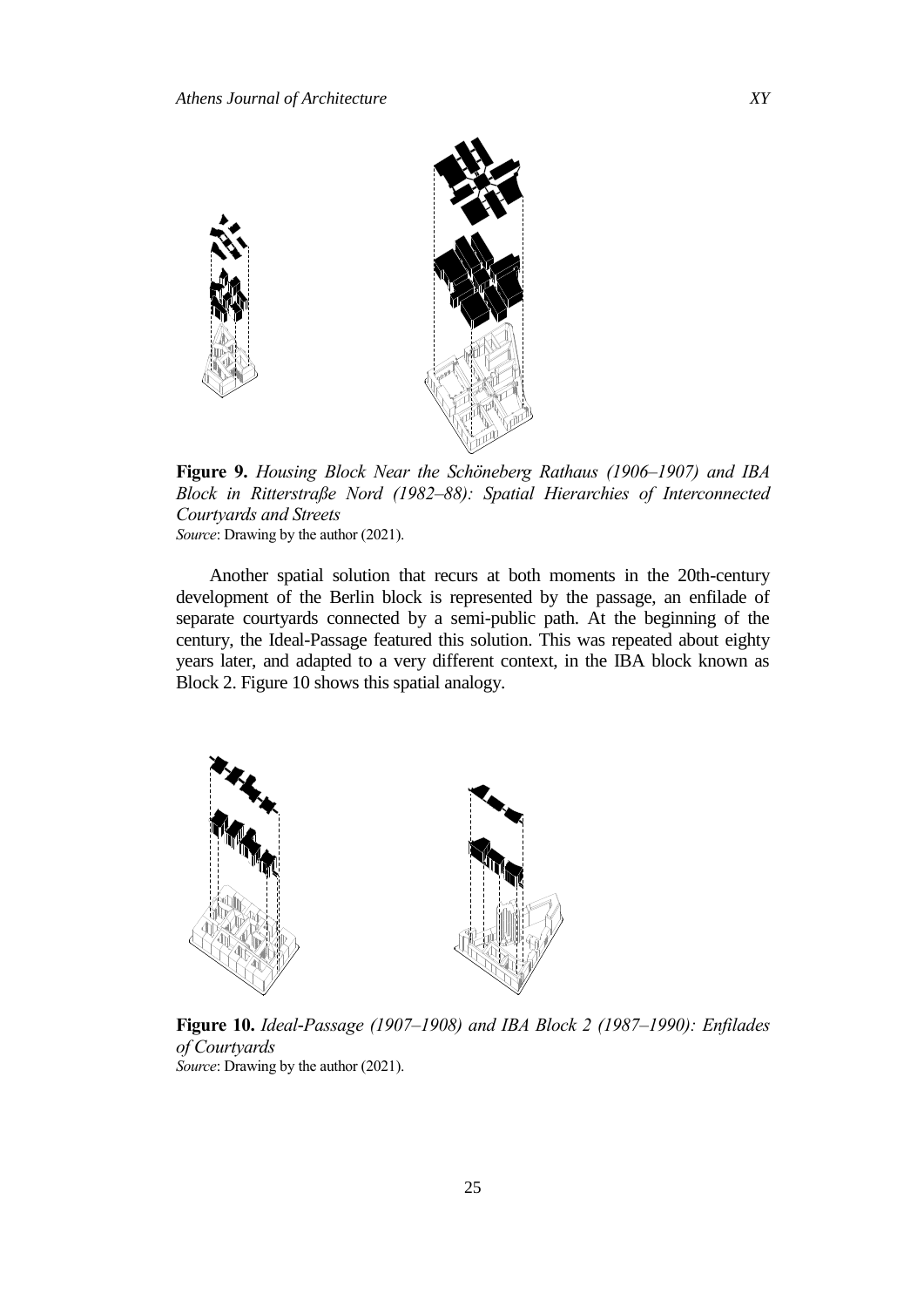*Vol. X, No. Y Zedda: The Modern Berlin Block: Spatial Evolution…*

Finally, the theme of urban villas around a public garden is also repeated. Figure 11 shows that the spatial solution adopted by the IBA in Rauchstraße is very reminiscent of the one designed by Otto March for Amalienpark, which was planned and built some ninety years earlier.



Figure 11. Amalienpark (1896–1897) and IBA Block in Rauchstraße (1983–1984): *Villas Around a Garden Source*: Drawing by the author (2021).

In light of these similarities, we can observe that the IBA advanced the spatial development of the Berlin block from the phase before its modernist denial – that is, reformed urban blocks. However, if reformed blocks represented, after all, the earliest intermediate step towards the opening of traditional urban forms and then towards the modernist denial of the block, it can be argued that the IBA blocks worked in the opposite direction, to restore the Berlin block starting from the spatially-open city of the Modern.

Although they share several spatial features, there are also notable differences between reformed and IBA blocks. Reformed urban blocks were still embedded in a context of streets and squares, with which the spaces of their courtyards communicate. In contrast, in the 1980s the city outside the IBA blocks was no longer the historical city of interconnected spaces but rather a new one, where streets and squares were almost irremediably transformed by traffic plans. Effective communication between the spaces within the IBA blocks and those outside of them is therefore a quite complex issue. At times, this communication is missing entirely.

Further differences between reformed and IBA blocks concern their location and the reason for their construction: the former were mostly erected in peripheral areas of a growing Berlin at the beginning of the 20th century, while the latter were designed to reconstruct the historical city center of the divided (West) Berlin after WWII. Moreover, whereas reformed urban blocks were mostly the result of private initiatives (with public support), the blocks designed by the IBA, a society founded by and supporting the work of the West-Berlin Senate, were the result of public initiatives. It follows therefore that, while the large plots of land on which reformed urban blocks were built were privately-owned, in the case of the IBA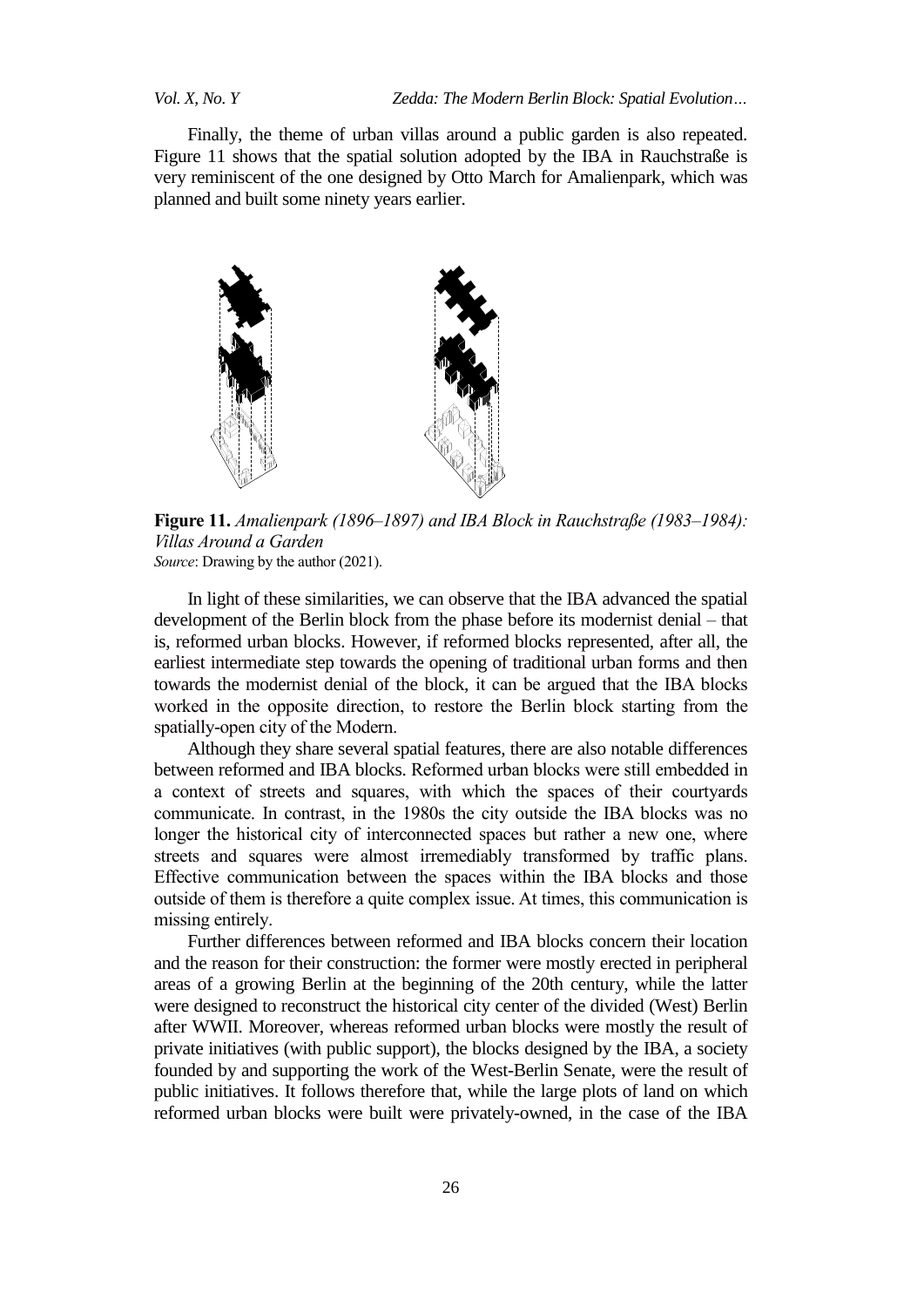most of the land belonged either to the city or to the state of Berlin (West). It was public land that only later was given to an owner.<sup>49</sup>

It is very important to consider the background to the conception of these projects. Today, the growing Berlin of the German Empire (1871–1918), the Berlin of the Weimar Republic (1918–1933) and the Berlin divided by the Wall (1961–1989) are a distant memory. In this changed context, the question arises as to whether there are still possibilities to use and transform urban blocks in the great metropolis that is Berlin today. Before bringing this paper to its conclusion, the next section answers this question by illustrating some recent proposals for modern Berlin blocks.

#### **The Berlin Block in Contemporary Urban Proposals**

In 2019, the competition of ideas called "Berlin-Brandenburg 2070" was initiated by the Architects and Engineers Association of Berlin-Brandenburg to gather proposals for a future development of Berlin together with the neighboring centers of the Brandenburg region.

The winning proposal, by the architects Bernd Albers and Silvia Malcovati (Figure 12), relies extensively on urban blocks, used both in the city center and in the suburbs to reconnect heterogeneous, non-communicating urban fabrics, as well as city and countryside.



**Figure 12.** *Competition of Ideas "Berlin-Brandenburg 2070" (2019–2020). Winner Proposal by the Architects Bernd Albers and Silvia Malcovati, Detail of the Proposal for Tempelhofer Feld*

*Source*: Image courtesy of the architects Bernd Albers and Silvia Malcovati.

<sup>49.</sup> The choice of the owner of the IBA blocks usually took place after the competitions, when the projects were already partly defined. The so-called *Bauherrenwettbewerbe* (competitions for the clients) were introduced for this purpose. See: R. Emenlauer, "Wie man den richtigen Bauherrn findet,‖ in *Das Neue Berlin. Für einen Städtebau mit Zukunft* (Berlin: Gebr. Mann, 1987), 128-131.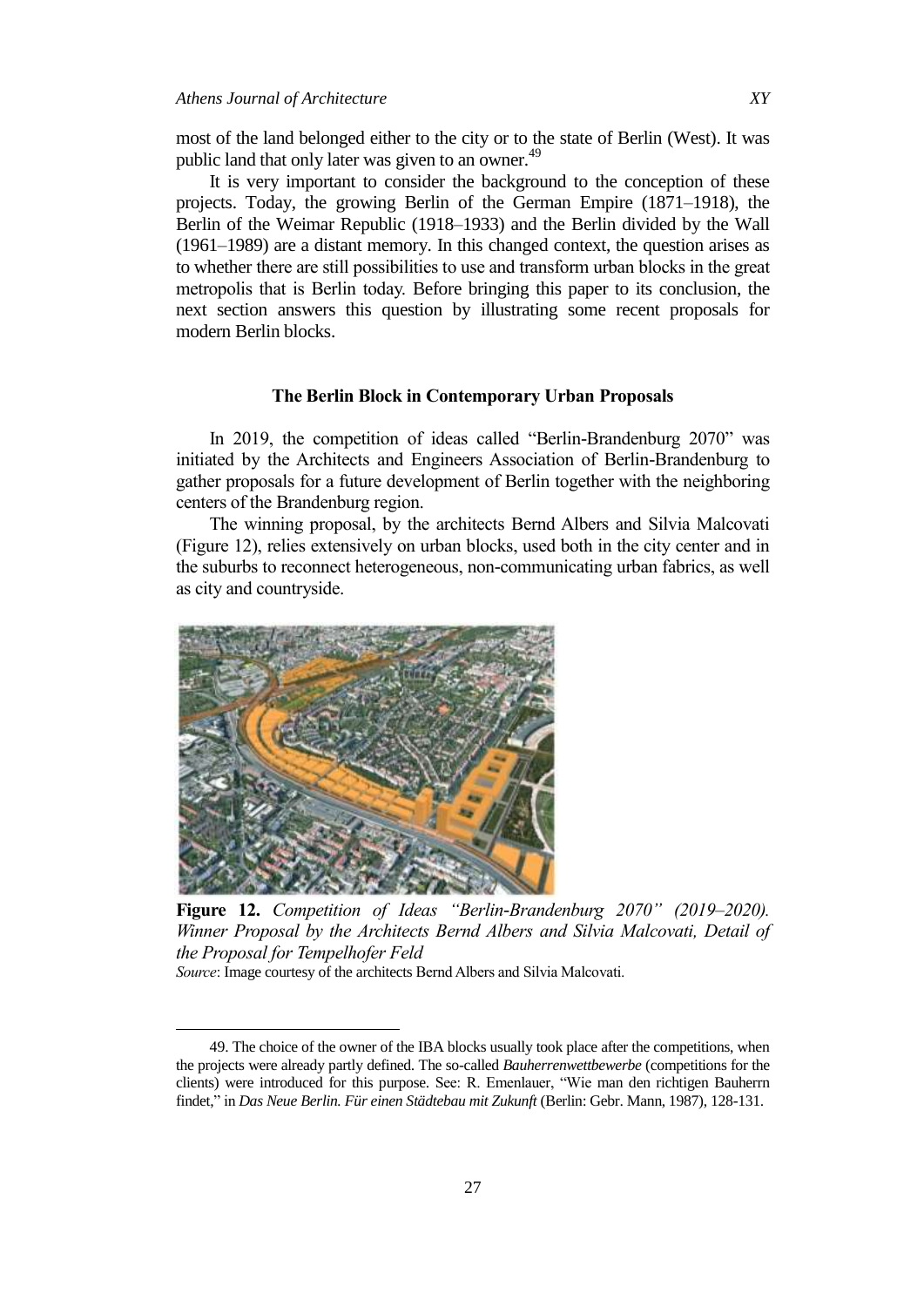*Vol. X, No. Y Zedda: The Modern Berlin Block: Spatial Evolution…*

Yet it is another of the finalists' proposals that is particularly interesting for this paper. It is the project entitled *Stella* by the architect Uwe Schröder (Figure 13). Here, among the three "metropolitan typologies"<sup>50</sup> proposed for three different locations selected in the city of Berlin, one focuses on the theme of the block and experiments with it.

This proposal does not so much look back to the 19th- nor to the 20th-century Berlin block. Because of their enormous size and the large spaces fields they encompass, *Stella's* blocks, with their exaggerated dimensions, are rather reminiscent of the southern blocks of Friedrichstadt defined by Gerlach's baroque plan of the 18th century. These baroque blocks were over six hundred meters in length and embraced huge inner courtyards that were used mostly for agricultural production. At two or three-storeys, however, they were far shorter than the blocks in Stella – up to 80 meters high.<sup>51</sup>



Figure 13. Competition of Ideas "Berlin-Brandenburg 2070" (2019–2020). Proposal by the Architect Uwe Schröder, Detail of the Blocks Proposed for Berlin-*Wartenberg Source*: Image courtesy of Uwe Schröder Architekt.

For the suburbs of today's Berlin, where a dialogue between architectural spaces, landscapes, and urban fields is missing, Schröder's proposal envisions blocks that embrace the landscape, giving it architectural boundaries. Parks, cemeteries, or community gardens are included in the block. <sup>52</sup> Thus, the interior of the block becomes a public urban field.

<sup>50.</sup> U. Schröder, *Stella. Sternbild Berlin Brandenburg 20 0* (Cologne: Verlag der Buchhaltung Walter und Franz König, 2021), 27.

<sup>51.</sup> Ibid, 41.

<sup>52.</sup> Ibid.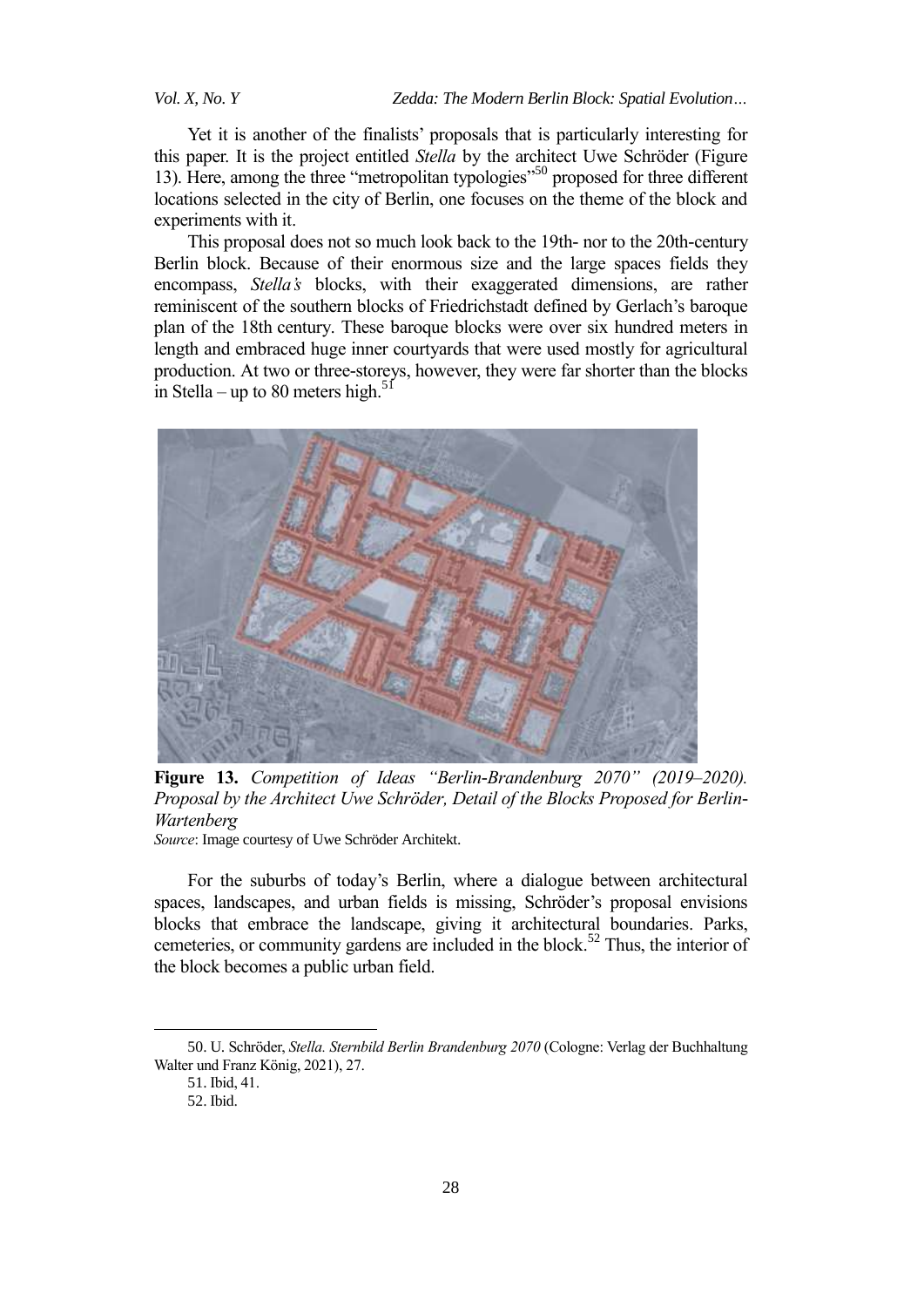The blocks proposed for *Stella* are closely related to each other, connected by streets whose proportions depend on the buildings that delimit them, so that these streets are always perceived as architectural spaces. Thus, in contrast to the IBA, which sought to reconstruct the block but in doing so at times "forgot" the street, Schröder revolutionizes the spatiality of the block to adapt it to the scale of the metropolis but conceives this revolution within a proposal for urban design in which streets and squares still play a fundamental role.

Schröder's proposal re-thinks the spaces of the city and of the countryside and prompts dialogue. Consequently – and here lies one of the fundamental premises of this design proposal – city and landscape are given those necessary clear reciprocal boundaries that are often missing in the peripheries of our metropolis.

A utopia? Probably. Nevertheless, what both selected proposals for Berlin-Brandenburg 2070 show is that it is still possible to experiment with streets, squares and courtyards to solve the problems of the spatiality of the city – also in the controversial suburbs.

*Stella* does not copy any block from the past. In the same way that reformed urban blocks transformed the 19th-century block to adapt it to the changed conditions of an early 20th-century Berlin, Stella envisions blocks for the Berlin of the 21st century that, in the words of its architect, "embody the new scale of the metropolis."<sup>53</sup>

#### **Conclusions**

In the 1970s, before being appointed director of the IBA Neubau, Josef Paul Kleihues wrote with deep interest about the spatial solutions adopted in reformed urban blocks at the turn of the century. This is evidenced by several of his texts, in particular by his article "Housing Blocks" published in Lotus International in 1978 and its numerous translations.<sup>54</sup> However, as pointed out at the beginning of this article, both during and after the building exhibition of the 1980s there was barely direct reference between the reform blocks and the IBA blocks. And yet, as demonstrated by the comparative drawings within this paper, there is no lack of spatial and formal similarities.

Awareness of these affinities represented the starting point for the research presented in this paper, which aims to reconstruct – or at least to speculate on – connections between projects of Berlin blocks realized more than half a century apart. Primary sources for this research are the buildings themselves, which have been studied through photos and redrawings, highlighting their spatial conceptions. Thereby, some considerations on the reasons, but especially on the value of the spatial solutions offered by these projects can be made to sum up the main points raised in this paper.

It was noted that reformed urban blocks considerably improved the quality of life within urban blocks for the working class by the early 20th century. These

<sup>53.</sup> Ibid.

<sup>54.</sup> See footnote no. 9 in this paper.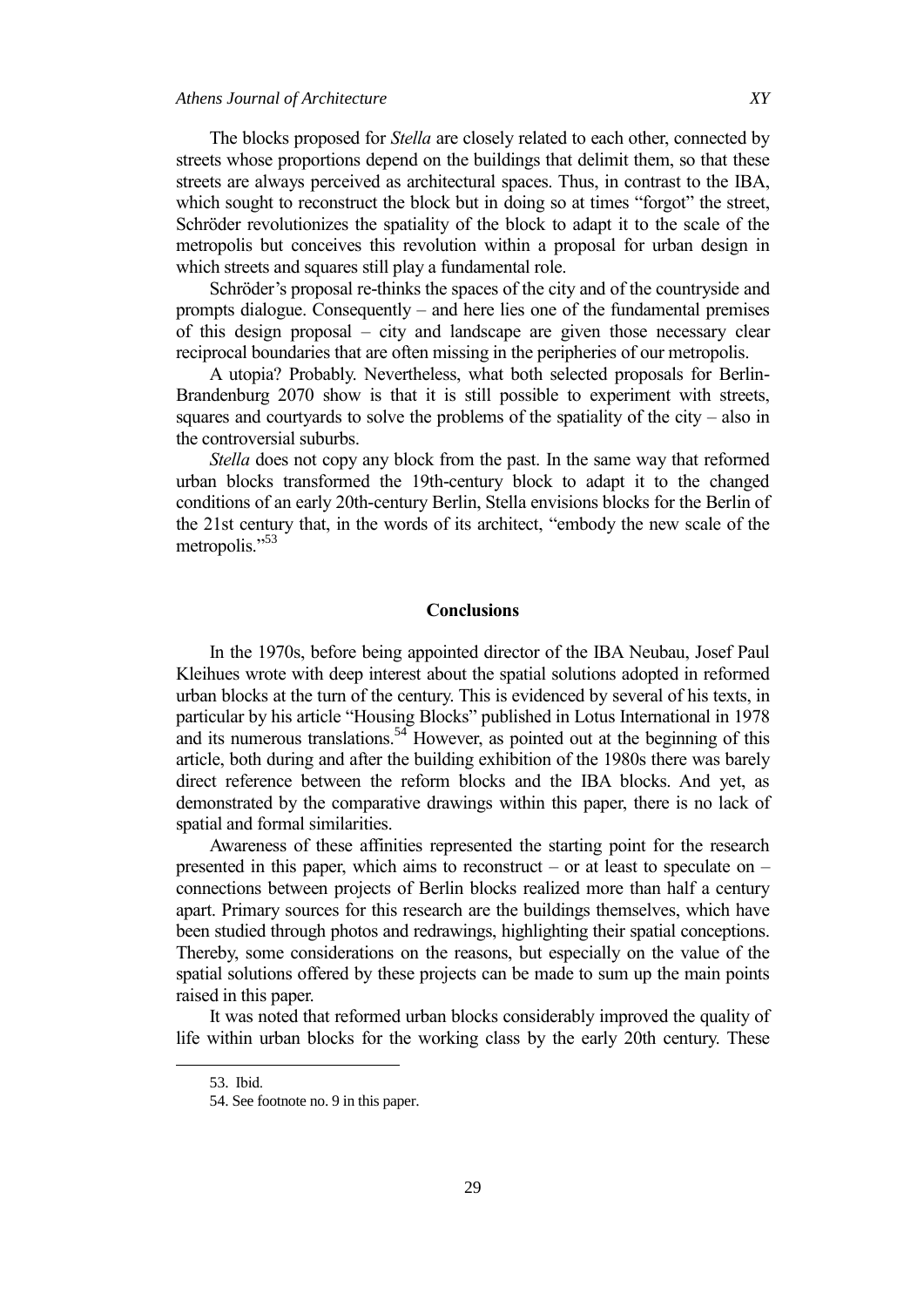blocks can be seen as an early farewell to overbuilt rental blocks towards an increased openness of the urban spaces. Through wide empty courtyards, interior streets, and courtyards open to the street, the boundaries between private and public spaces become increasingly blurred. While initiating a spatial revolution, however, the reformed blocks were built in a context still strongly embedded in a traditional spatial conception. In those same years, slowly but steadily, the open form of the modern avant-garde was gaining momentum.

On the contrary, for IBA 1987 the starting point was the dominant spatial conception of the Modern Movement, of an absolute space. Rather than aiming for an opening up of urban spaces, the IBA sought to return to a city of spatiallybound, interconnected spaces, stitching together the pieces of a fragmented city – or at least attempting to render those urban fragments meaningful again by reintegrating them into a spatial continuity. In doing so, the IBA sought to free itself from modernist spatial conceptions and aimed instead to return to a city made up of streets, squares and courtyards.

Nevertheless, the IBA projects often reveal a "spatial confusion", where traditional urban spaces – courtyards, streets, squares – are present together with solitary buildings, that is, with the "objects" of the modern city – to paraphrase Colin Rowe. <sup>55</sup> In retrospect, the outcomes of the IBA can be read as the outcomes of the search for a compromise between the spatially-open city and the spatiallybound city. In the IBA blocks, these paradigms meet (and clash).

The present paper introduced first reform blocks and then IBA blocks, in chronological order. Besides presenting the projects, it delved into their historical and theoretical context, to allow for their contextualization. Compared to most of the existing literature on IBA and on reformed urban blocks, the major novelty of this paper lies in the fact that it presents these two moments together, allowing their cross-referencing and thus highlighting their affinities. By visualizing that the spatialities of some IBA blocks are very reminiscent of those of former reformed urban blocks, it also demonstrates that there are indeed spatial solutions whose advantages are timeless.

Furthermore, this paper's reference to recent design initiatives such as the Berlin Brandenburg 2070 competition aims to demonstrate that  $-$  just as in the early 20th century with the reform blocks and in the 1980s with the IBA blocks – it is still possible to experiment with the typology of the urban block, adapting it to the needs of contemporary cities and metropolises. Today, almost forty years after the IBA, modernist spatial conceptions still dominate, with the major difference that the paradigm of the "car-friendly" city has been replaced by others, like that of sustainability.

In this regard, it has often been stressed that the compact and spatially-bound city offers advantages in terms of mobility in view of more sustainable cities. However, in most of the current debates on sustainability, spatial issues in urban design are somewhat disregarded. And yet these issues also deserve a mention: If sustainability means acting with a view to future generations, it is consistent to claim that preserving (and developing further) the elements that have long

<sup>55.</sup> C. Rowe and F. Koetter, Collage City (1978), 62.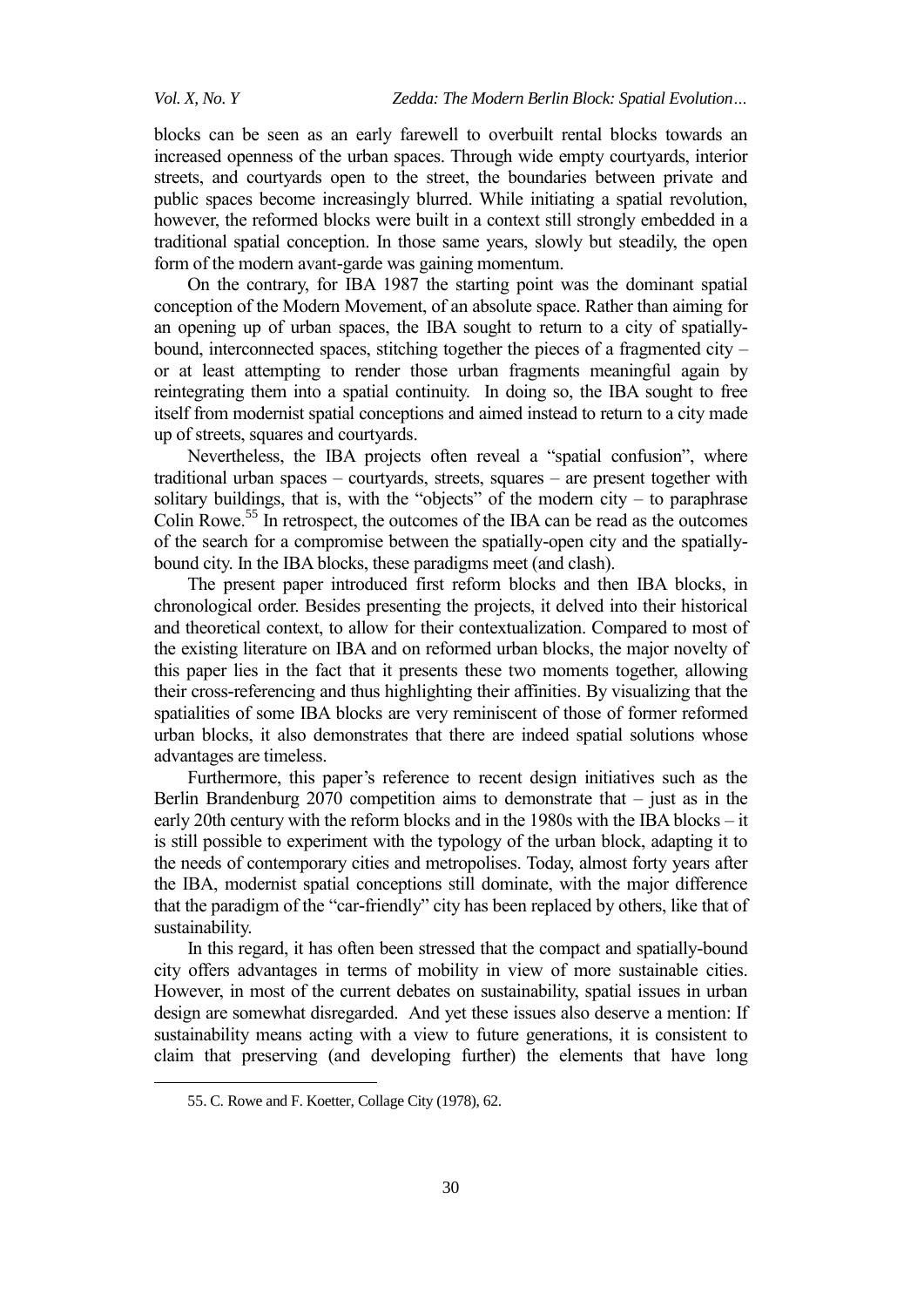determined the identity of our cities will be a duty for those generations. Urban blocks, with their courtyards, are one of these fundamental elements of the city of spaces that posterity deserves to know.

#### **Acknowledgments**

My thanks go to Professor Uwe Schröder and Professor Silvia Malcovati for sharing images of their projects to be included in this paper (figures 12 and 13), as well as for the valuable discussions on its contents.

I would also like to acknowledge all the students who collaborated during academic seminars (see image descriptions) to the making of most of the drawings included in this paper.

At RWTH Aachen, my thanks go to: Orhan Emren, Maximilian Friese, Anna Kuretzky, Daniel Müller, Conrad Risch, Fabian Weis, Yajie Yu (for Figure 6 in this paper, drawn in Winter Semester 2018/19); Betchem Bojadgian, Leonie Dreiser, Elise Nordhagen, Marc Paessens, Florian Winands, Elaine Pek Sue Yew, and Shija Zhuo (for Figure 7 in this paper, drawn in Winter Semester 2018/19).

At the Potsdam School of Architecture, my thanks go to: Sarah Newen, Marie-Theres Ausmann (for Figure 2 in this paper, drawn in Summer Semester 2020); Aysenur Kilik, Gyusung Hwang, Johannes Popp (for Figure 3 in this paper, drawn in Summer Semester 2020); Letitia Ermler (for Figure 4 in this paper, drawn in Summer Semester 2021); Dovesh Bundhoo, Philipp Schultze, and Xueyao Zhou (for Figure 8 in this paper, drawn in Winter Semester 2020/21).

#### Bibliography

- Akcan, E. *Open Architecture. Migration, Citizenship, and the Urban Renewal of Berlin-Kreuzberg by IBA-1984 / 87.* Basel: Birkäuser, 2018.
- Architekten- und Ingenieur Verein Berlin (Ed.) *Berlin und seine Bauten.* [Berlin and its Buildings.] *Part IV Wohnungsbau.* [Residential Architecture.] *Volume A: Die Voraussetzungen. Die Entwicklung der Wohngebiete.* [The Premises. The Development of Residential Districts] and *Volume B: Die Wohngebäude. Mehrfamilienhäuser.* [Residential Buildings. Apartment Buildings.] Berlin: Wilhelm Ernst & Sohn, 1970 and 1974.
- Benevolo, L. *Storia dell'architettura moderna.* [History of Modern Architecture.] Bari/Roma: Laterza, 1960 (consulted: 30th Edition 2010).
- Borsi, K., N. Porter and M. Nottingham. "The Typology of the Berlin Block: History, Continuity and Spatial Performance." *Athens Journal of Architecture* 2, no. 1 (2016): 45-64.
- Caja, M., M. Landsberger and S. Malcovati. *Tipologia architettonica e morfologia urbana. Il dibattito italiano - antologia 1960-1980.* [Architectural Typology and Urban Morphology. The Italian Debate – Anthology 1960-1980.] Milan: il Libraccio, 2014.
- \_\_\_\_. *Tipo, Forma, Figura. Il dibattito internazionale 1970-2000.* [Type, Form, Figure. The international Debate 1970-2000.] Milan: il Libraccio, 2016.
- Curtis, W. J. R. *Modern Architecture since 1900*. Berlin: Phaidon, 1982 (consulted: 3rd Edition: 2002).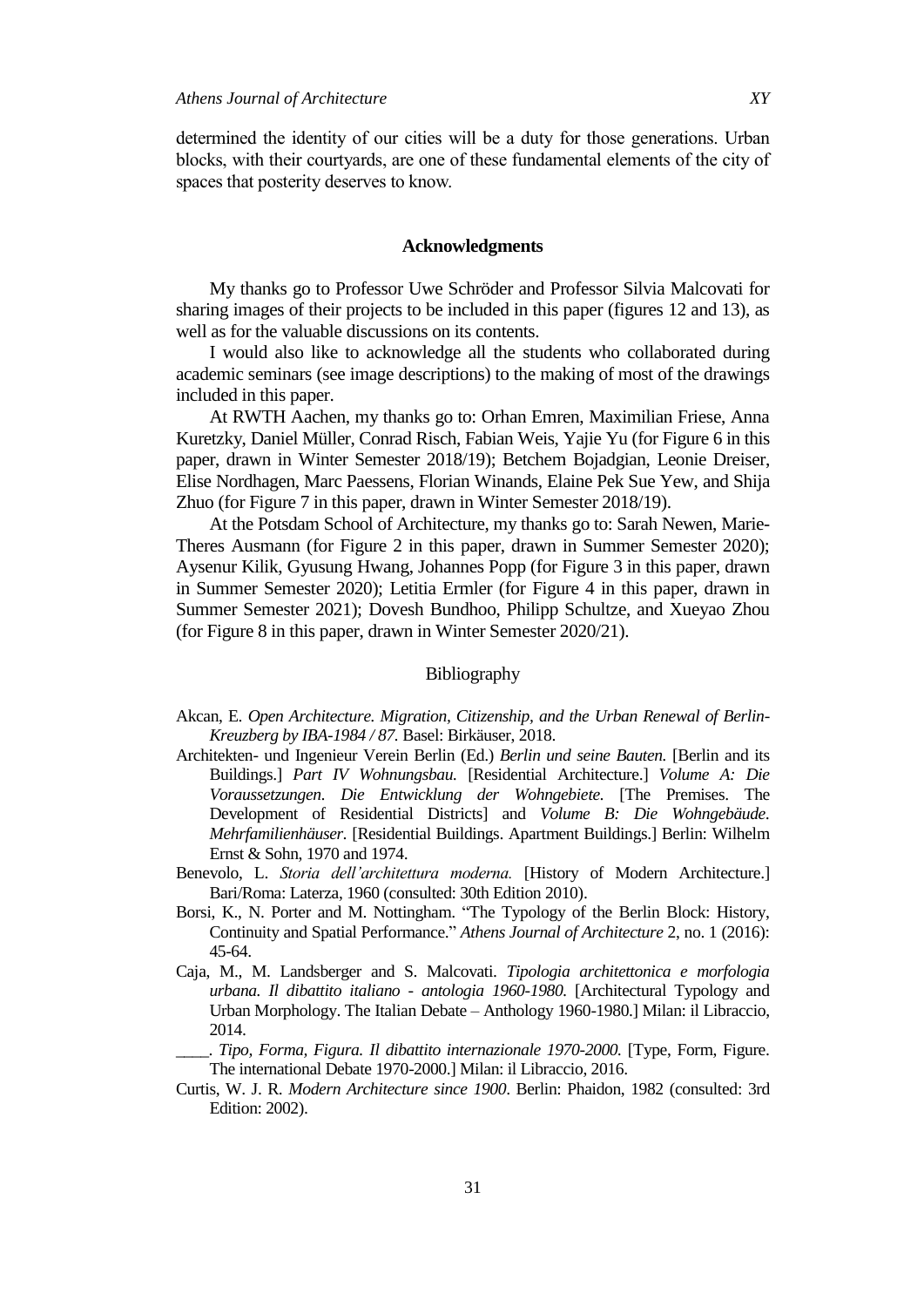- Denk, A., U. Schröder and R. Schützeichel. *Architektur Raum Theorie. Eine kommentierte Anthologie.* [Architecture Space Theory. A Commented Anthology.] Berlin/Tübingen: Wasmuth, 2016.
- Deutsche Institut für Urbanistik (Ed.) *Veröffentlichungen der Internationale Bauausstellung Berlin 1987.* [Publications of the International Building Exhibition Berlin 1987.] Berlin: 1987.
- Emenlauer, R. "Wie man den richtigen Bauherrn findet" [How to Find the Proper Client.] In *Das Neue Berlin. Für einen Städtebau mit Zukunft*, edited by D. Guratzsch, 128- 131. Berlin: Gebr. Mann Verlag, 1987.
- Engel H., P. -A. Albrecht, G. Wolf and C. Wolf. *Der Amalienpark in Pankow und sein Architekt Otto March. Schriftenreihe Meisterwerke Berliner Baukunst, Band 7* [The Amalienpark in Pankow and its Architect Otto March. Series of Publications Masterpieces of Berlin Architecture, Volume 7.] Berlin: BWV Berliner Wissenschaftsverlag, 2007.
- Frampton, K. *Modern Architecture: A Critical History.* 4th Edition Revised. London: Thames and Hudson, 2007.
- Friebel, K. (Ed.) *Experiment Wohnen - Konzepta Ritterstraße. Vier Architektengruppen entwerfen einen Blockrand in der Südlichen Friedrichstadt.* [Experiment Living – Konzepta Ritterstraße. Four Groups of Architects Design a Perimeter Block in Southern Friedrichstadt.] Berlin: Archibook, 1981.
- Gessner, A. *Das Berliner Mietshaus.* [The Berlin Rental House.] Munchen: Bruckmann, 1909.
- Giedion, S. *Space, Time and Architecture. The Growth of a New Tradition*. Cambridge: Harvard University Press, 1941 (consulted: 3rd Edition: 1954).
- Hegemann, W. *Das Steinerne Berlin 1930. Geschichte der Größten Mietskasernenstadt der Welt.* [The Berlin of Stone 1930. History of the biggest city of rental barracks of the World.] Basel/Berlin/Boston: Birkhäuser (consulted Edition: 1963).
- Hoffmann-Axthelm, D. "Der Berliner Baublock." [The Berlin Block.] *Bauwelt*, no.17/18 (1997): 922-925.
- Howard, E. *To-morrow: A Peaceful Path to Real Reform*. Sonnenschein: London, 1898.
- Internationale Bauausstellung Berlin (Ed.) *Internationale Bauausstellung Berlin 1987. Projektübersicht* [Project Report.] Berlin, 1991.
- Kleihues, J. P. "Edilizia chiusa ed edilizia aperta. Note sul caso di Berlino e osservazioni sull'isolato 270 a Wedding/Housing Blocks. Notes on the Case of Berlin and Comments on the Block 270 in Wedding." *Lotus International*, no. 19 (1978): 62-75. \_\_\_\_. ―Berliner Baublöcke. Grundriss einer Typologie.‖ [Berlin Blocks. Floor Plan of a

Typology.] *Werk: Archthese*, no. 31-32 (1979): 18-27.

- Kleihues, J. P. (Ed.) *Internationale Bauausstellung 1984/87. Die Neubaugebiete. Dokumente. Projekte 7.* [The New-Building Areas. Documents. Projects.] Stuttgart: Hatje Cantz, 1993.
- Krier, R. *Stadtraum in Theorie und Praxis. An Beispiele der Innenstadt Stuttgarts* [Urban Space in Theory and Practice. Examples from the City of Stuttgart.] Stuttgart: Karl Kramer Verlag, 1975.
- Kromrei, C. *Postmodern Berlin. Wohnbauten der 80er Jahre/Residential Buildings of the 80s.* Salenstein: Niggli, 2018.
- Lampugnani, V. M. *Die Stadt im 20. Jahrhundert. Visionen, Entwürfe, Gebautes.* [The City in the 20th Century. Visions, Projects, Buildings.] Berlin: Verlag Klaus Wagenbach, 2010.
- Lotus International, no. 19: *L'isolato urbano.* [The Urban Block.] Milan: Electa, 1978.
- Malcovati, S. "Das alte Frankfurt: Urban Neighborhood versus Housing Estate, the Rebirth of Urban Architecture." *Urban Planning*, no. 4 (2019): 117-133.